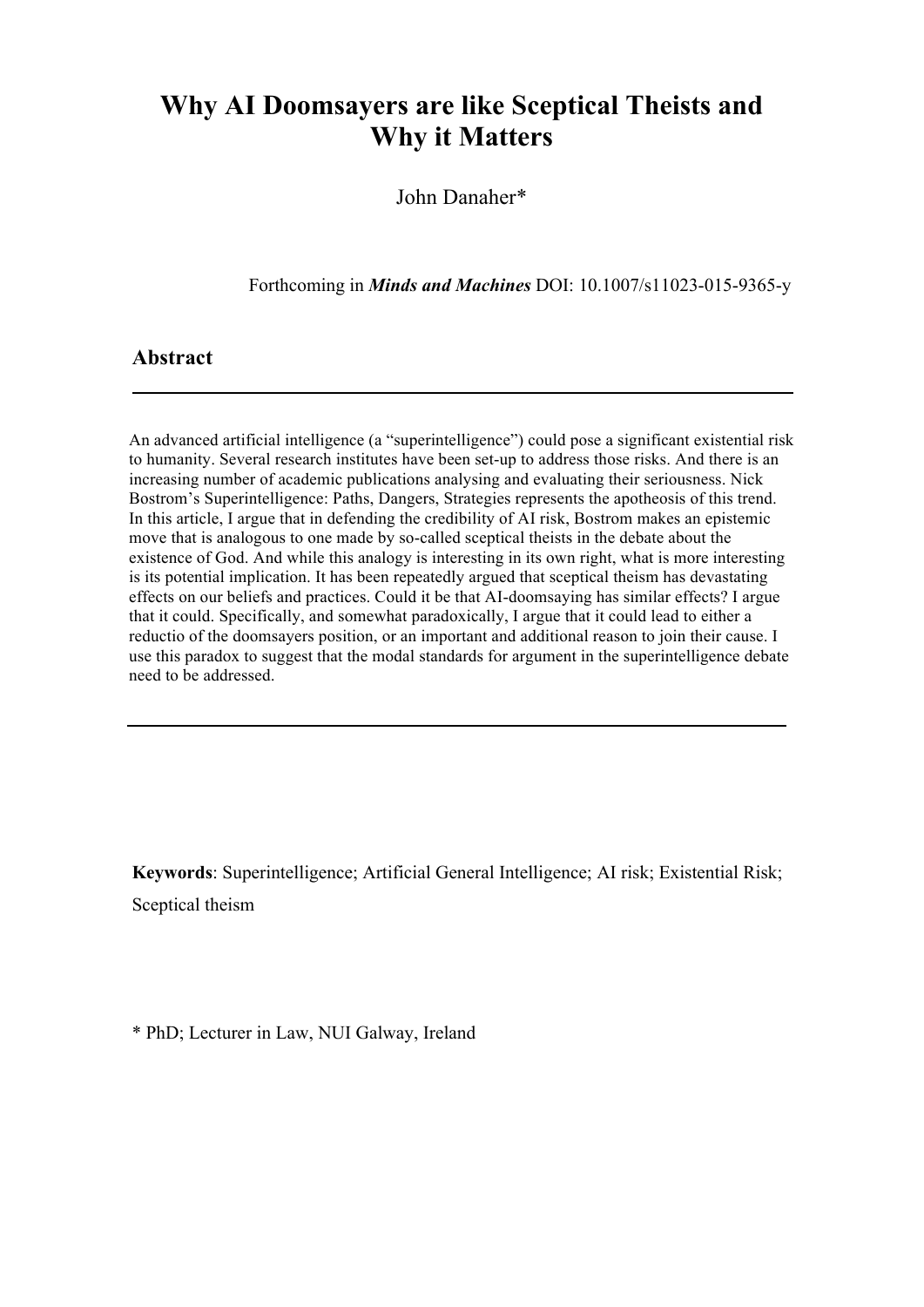### **1. Introduction**

 An advanced artificial intelligence (a "superintelligence") may pose an existential threat to humanity. Such an intelligence would be significantly better than us at accomplishing its goals, and its goals may be antithetical to our own.<sup>1</sup> To use the nowclassic example, an advanced artificial intelligence might be a *paperclip maximiser*: an entity dedicated to using its intelligence to create the maximum possible number of paperclips, no matter how many humans have to suffer in the process. As one famous AI-risk advocate puts it, "[such an] AI does not hate you, nor does it love you, but you are made out of atoms which it can use for something else" (Yudkowsky 2008).

Proponents of AI doomsday arguments of this sort have been gaining traction in recent years. Several research centres now dedicate some or all of their resources to addressing the risks that a superintelligence could pose.<sup>2</sup> And the number of academic works analysing those risks is also on the rise.<sup>3</sup> Nick Bostrom's book, *Superintelligence: Paths, Dangers, Strategies*, represents the apotheosis of this trend. It is a sophisticated, carefully argued, single-volume assessment of AI-risk, written by one of the leading figures in the field.

I think there is much of merit in Bostrom's work, and much that deserves careful critical discussion. In this article I want to hone-in on one aspect of it. In defending the credibility of AI-doomsday scenarios, and in criticising those of a more sunny disposition, Bostrom makes a certain epistemic move that is directly analogous to one made by sceptical theists in the debate about God's existence. My goal is to highlight and explore the implications of this move.

<sup>&</sup>lt;sup>1</sup> Here I appeal to two theses defended by Bostrom in his recent book *Superintelligence* (Bostrom, 2014): the strategic advantage thesis and the orthogonality thesis. The latter thesis is particularly important for the doomsday scenario discussed in the text. It maintains that pretty much any level of intelligence is compatible with pretty much any final goal. The thesis has been defended elsewhere as well (Bostrom, 2012; Armstrong, S, 2013). <sup>2</sup>

<sup>&</sup>lt;sup>2</sup> The three leading examples are *The Future of Humanity Institute* based at Oxford University and headed by Nick Bostrom (see http://www.fhi.ox.ac.uk); the *Centre for the Study of Existential Risk* or CSER, based at Cambridge University (see http://cser.org); and the *Machine Intelligence Research Institute* or MIRI, not affiliated to any university but based out of Berkeley, CA (see http://intelligence.org). Only the latter dedicates itself entirely to the topic of AI risk. The other institutes address other potential risks as well.

 $3$  In addition to Bostrom's work, which is discussed at length below, there have been Eden, Moor, Soraker and Steinhart (2012); Blackford and Broderick (eds) (2014); Chalmers, D. (2010), which led to a subsequent symposium double-edition of the same journal, see *Journal of Consciousness Studies* Volume 19, Issues 1&2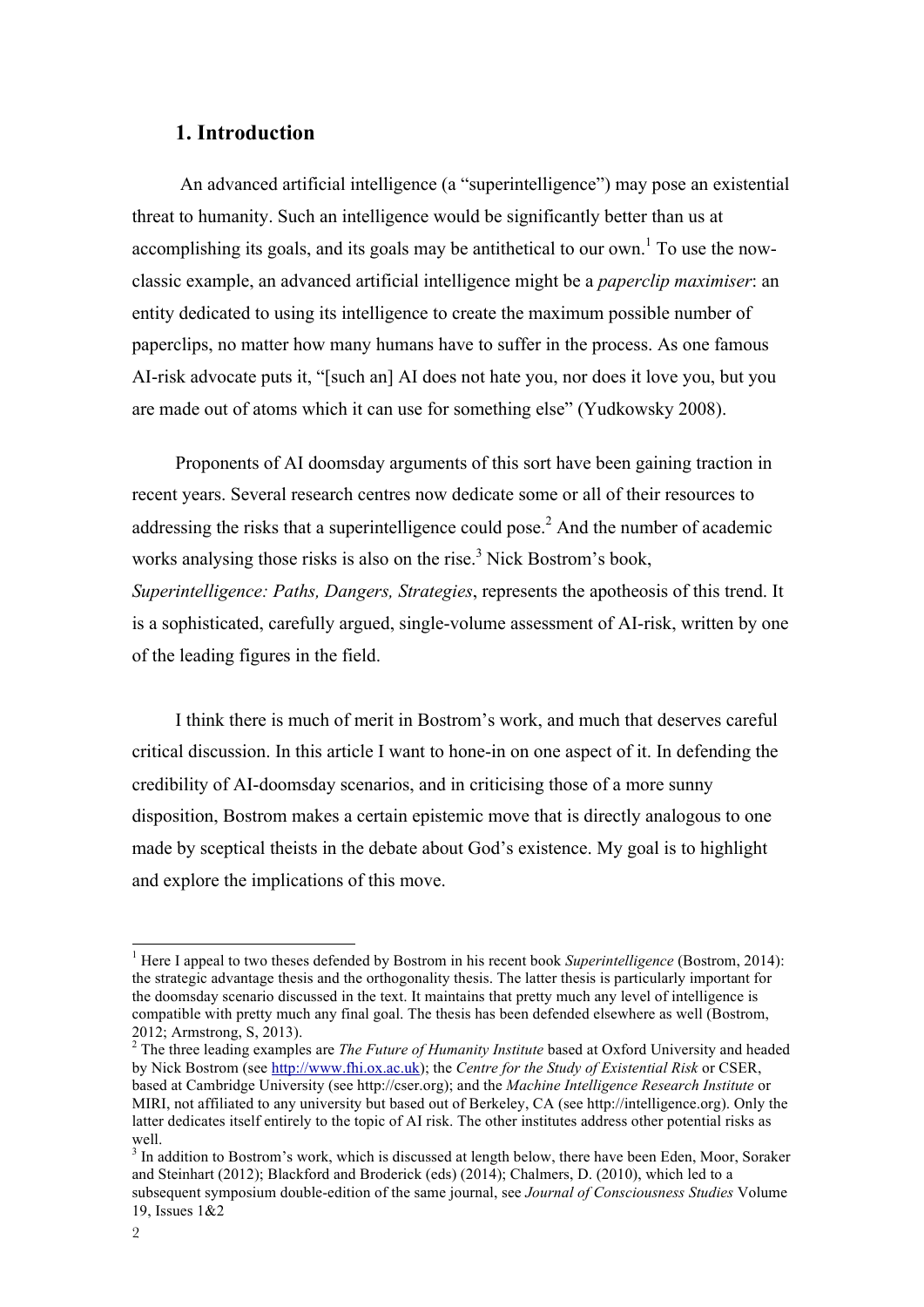To be more precise, my goal is to defend three major claims. First, I want to argue that the analogy is direct and real: not merely an illusion or a mis-reading of Bostrom's work. Second, I want to point out that the move made by sceptical theists is commonly thought to have significant epistemic and practical consequences (in this respect I will call upon arguments that I and others have defended in the past). And third, I want to argue that the move made by Bostrom may have similar consequences. Specifically, and somewhat paradoxically, I argue that it may lead to a *reductio* of his position, or supply an *a fortiori* endorsement of it. Either way, the analogy has significant implications for the ongoing debate about AI risk, particularly for the modal standards within that debate (i.e. the standard for making claims about what is possible or probable for a superintelligence).

Before I begin this, however, I must address a general point. I am well aware that others ridicule the beliefs of AI doomsayers (and utopians) on the grounds that there is something quaintly religious about their beliefs. There is, for example, a consistent trope in popular culture whereby the "singularity" is referred to as the "Rapture of the nerds" (Doctorow & Stross 2012). And there are academic commentators who critique singularitarians on the grounds that their belief system is *fideistic*, *i.e*. faith-based or lacking reasonable foundation (Bringsjord et al 2012). Although the argument I present draws upon similar analogies between AI doomsayers and religious believers, it differs from these critiques in at least two important ways. First, I write from a position of sympathy: I don't wish to ridicule or pour scorn on the arguments that have been developed by AI doomsayers; on the contrary, if anything my goal is to "debug" the argumentative framework in order to make it stronger. Second, my argument is quite narrow. I grant many of the claims presented by AI-doomsayers, and focus-in on a particular epistemic move. Legitimate concerns about AI risk can easily survive my criticisms.

#### **2. Sceptical Theism and Bostrom's Treacherous Turn**

To appreciate the argument I am presenting, some familiarity with the literature on the problem of evil and the sceptical theist response to it are necessary. So let's start by filling in some of the required detail. The problem of evil is the classic atheological argument. It comes in two major forms. Logical versions of the problem claim that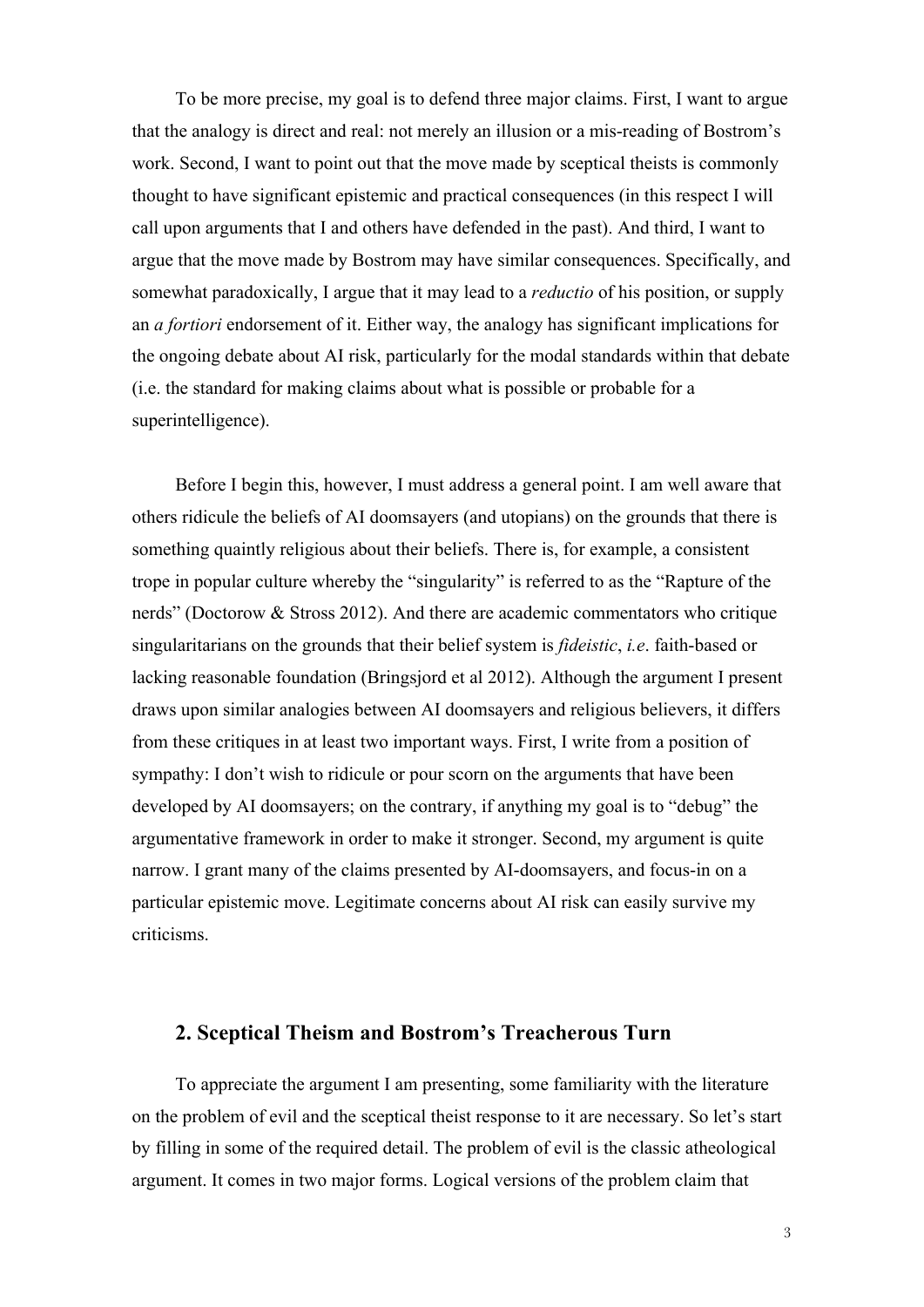God's existence is impossible given the existence of evil; evidential versions claim that God's existence is improbable given the existence of evil. Central to the discussion is the claim that *gratuitous evil* (in its many instances) provides evidence against the existence of God.<sup>4</sup> Gratuitous evil is evil that is not logically required for some greater, outweighing good. The focus on gratuitous evil makes sense given that God is classically conceived of as an omnibenevolent, omnipotent and omniscient being. The argument is that a being with those properties would not allow evil to occur unless it was absolutely necessary for some greater good.<sup>5</sup>

The difficulty lies in establishing that there really are gratuitous evils. Defenders of the evidential problem will argue that we can infer the *likely* existence of such evils from their *seeming* existence. In other words, they will argue that we are entitled to infer the existence of *actually gratuitous evils* from the existence of *seemingly gratuitous evils*. The latter are evils that do not appear to be logically necessary for a greater good. There are many examples in the literature. Rowe, famously, gives the hypothetical of a deer suffering in a forest fire with no one around to see it; Maitzen uses the case of Dominick Calhoun, a four year-old who died after being beaten and burned by his mother's boyfriend (Maitzen 2013); and Street uses a case involving a car accident that led to the decapitation of a six year-old girl (Street, forthcoming). Each of these authors argue that since the suffering inflicted in these cases does not seem to be necessary for a greater good, it probably isn't necessary for a greater good.

Sceptical theists deny the legitimacy of this inference.<sup>6</sup> They argue that you cannot go from the seemingly gratuitous nature of evil to its actually gratuitous nature. This is because there may be *beyond-our-ken reasons* for allowing such evils to take place. We are cognitively limited human beings. We know only a little of the deep structure of reality, and the true nature of morality. It is epistemically possible that the seemingly gratuitous evils we perceive are necessary for some greater good. Michael Bergmann develops this sceptical posture into a series of four principles. These principles can be summarised as follows: $<sup>7</sup>$ </sup>

<sup>&</sup>lt;sup>4</sup> The standard presentation is that of William Rowe (1979); for a more detailed overview, see Trakakis, N. (2007).

<sup>&</sup>lt;sup>5</sup> I defend this argument from recent attacks on the "logical necessity" condition in Danaher (2014)  $\frac{6}{\pi}$  The idea was introduced originally by Wylestro, S. (1006). For more un to date overwissure see  $6$  The idea was introduced originally by Wykstra, S. (1996). For more up-to-date overviews, see

McBrayer, J (2010); Dougherty, T. (2012); Dougherty and McBrayer (eds) (2014).<br><sup>7</sup> The summary is based on the discussion of sceptical theism in Bergmann, M. (2001) and Bergmann, M. (2009).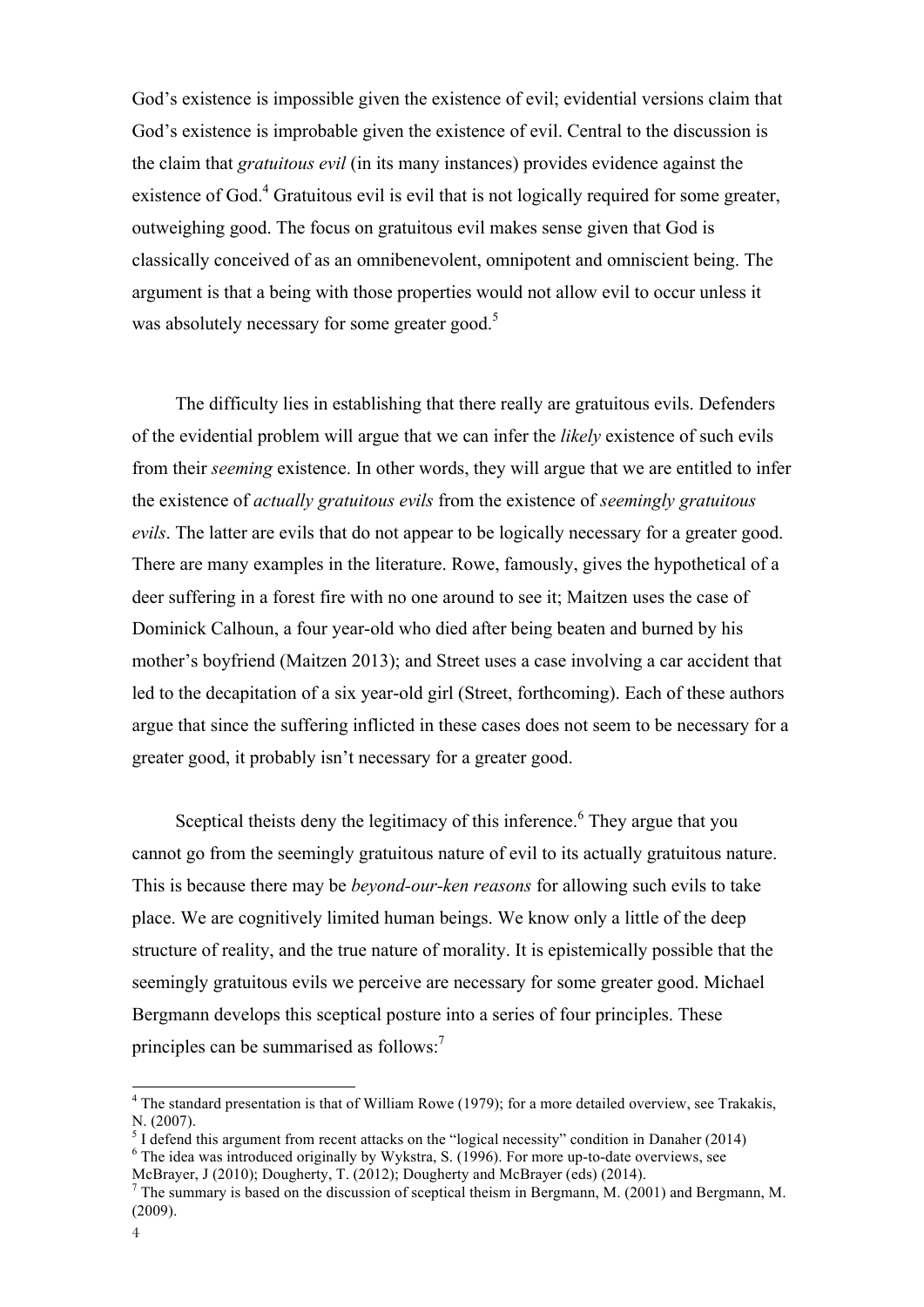We have no good reason for thinking that the possible goods and evils (and entailment relations between those goods and evils) of which we know, are representative of all the possible goods and evils (and entailment relations between them) that there are.

God, on the other hand, would have access to all this information. He would know what we do not.

Several features of sceptical theism should be noted. First, note how it is introduced to block a standard objection to the theistic worldview. Second, note how its plausibility depends upon claims about our nature, God's nature and the relationship between the two: it works because God is cognitively supreme and we are cognitively limited. Third, and finally, note how it tries to stop us from making certain standard inductive inferences, in this case inferences from the seemingly gratuitous nature of the suffering to their actually gratuitous nature. My claim is that these features have their analogues in the arguments of AI-doomsayers.

So let's see what the AI-doomsayers have to say. Academic discussion of AI risk has been much more limited than academic discussion of the problem of evil. Consequently, it would be wrong to suggest that there is a consensus view on the arguments and concepts that shape the debate. I cannot hope to review what everyone has written on this topic, ${}^{8}$  so instead I will focus on the arguments presented in Nick Bostrom's book *Superintelligence*. I justify this selective approach on the grounds that Bostrom's book provides the most comprehensive treatment of the topic to date.

In the book, Bostrom develops a three-premised argument for the doomsday scenario. I will describe them here without critical evaluation. My purpose is not to critique the premises of the argument, but rather its implications. That's not to say that I agree entirely with the premises – I think there are plausible criticisms to be made. It is simply to say that my present interests lie elsewhere.

The first premise claims that the first superintelligence to be created — in virtue of being first — could obtain a decisive strategic advantage over all other forms

<sup>&</sup>lt;sup>8</sup> See fn 3 above for sources.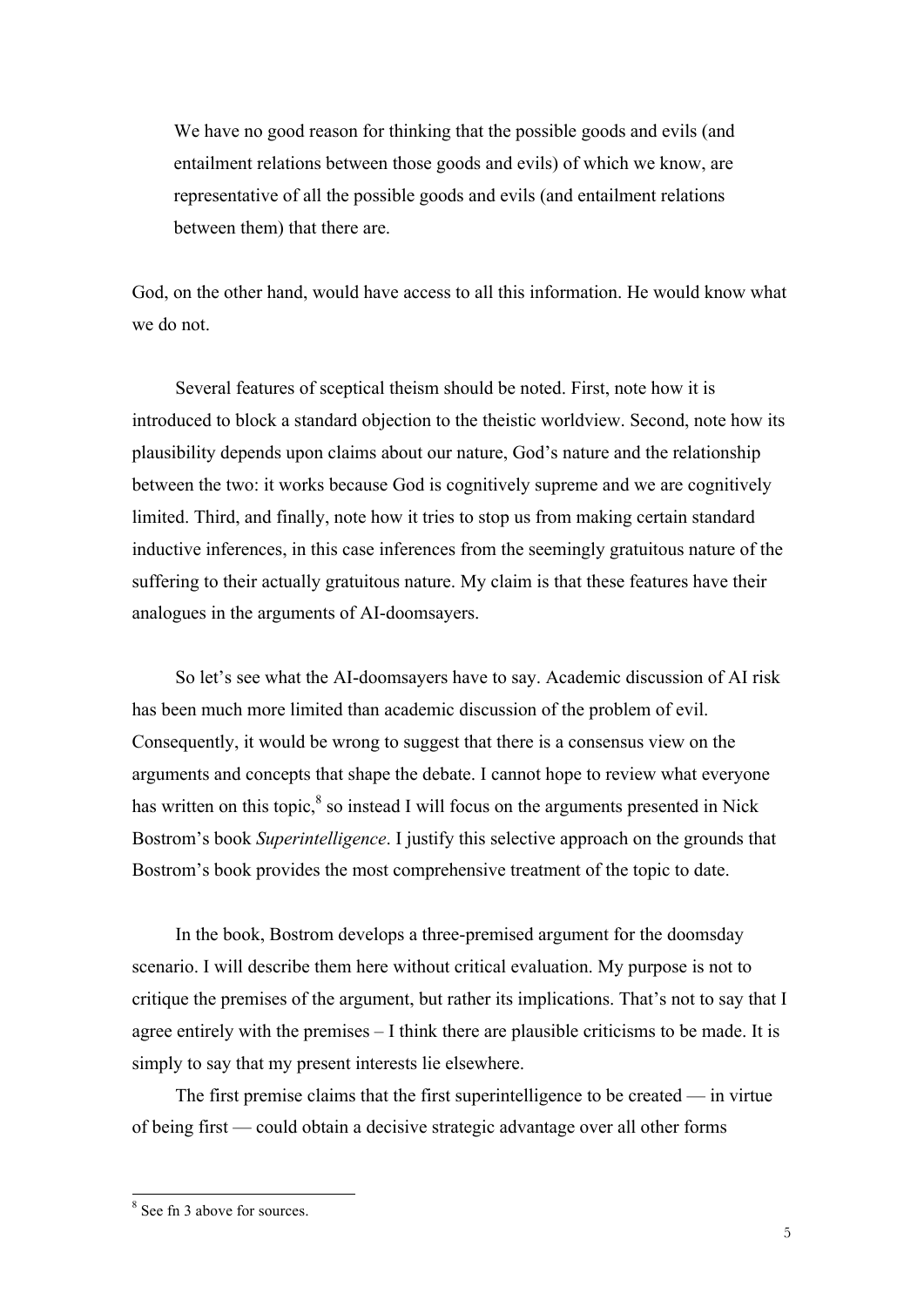intelligence (including human forms).<sup>9</sup> This decisive advantage would allow the superintelligence to take control and shape the future of all intelligent life on earth. That might be fine if the superintelligence were benevolent but, according to Bostrom, there is no reason to think that it would be. This is where the second and third premises of his argument come in. The second premise points out that there is no necessary relationship between intelligence and benevolence. Pretty much any level of intelligence is compatible with pretty much any final goal.<sup>10</sup> This is what gives rise to examples like that of the superintelligent paperclip maximiser, mentioned in the introduction.<sup>11</sup> This claim is then added to the third premise of the argument, which points out that although a superintelligence could have pretty much any final goal, it is likely to converge upon certain instrumental goals that are inimical to human interests.<sup>12</sup> For example, it is likely to engage in extensive resource acquisition, which could include the acquisition of human bodies or other resources upon which humans rely.

This gives us Bostrom's argument for doom. As he puts it:

*"[T]he first superintelligence may [have the power] to shape the future of Earth-originating life, could easily have non-anthropomorphic final goals, and would likely have instrumental reasons to pursue open-ended resource acquisition. If we now reflect that human beings consist of useful resources…and that we depend on many more local resources, we can see that the outcome could easily be one in which humanity quickly becomes extinct."*

(Bostrom 2014, 116)

The implication of this doomsday argument is straightforward. Anyone who is planning to create or design the architecture for an artificial general intelligence (AGI) faces a significant "control problem" (Bostrom 2014, ch. 9). The original engineers and designers will, no doubt, have a certain set of goals they have in mind for the AGI.

<sup>10</sup> This is the orthogonality thesis as defended in Bostrom (2012) and Armstrong (2013).

9 The argument for this is found in chapter 5 of Bostrom's book.

 $11$  This orthogonality thesis could be criticised. Some would argue that intelligence and benevolence go hand in hand, i.e. the more intelligent someone is the more likely they are to behave in a morally appropriate manner. I have some sympathy for this view. I believe that if there are genuine objectively verifiable moral truths, then the more intelligent the more likely they are to discover and act upon the moral truth. Indeed, this view is popular among some theists. For instance, Richard Swinburne has argued that omniscience may imply omnibenevolence. I am indebted to an anonymous reviewer for urging me to clarify this point.

<sup>&</sup>lt;sup>12</sup> This is the instrumental convergence thesis. See Bostrom (2012) and Bostrom (2014), pp. 109-114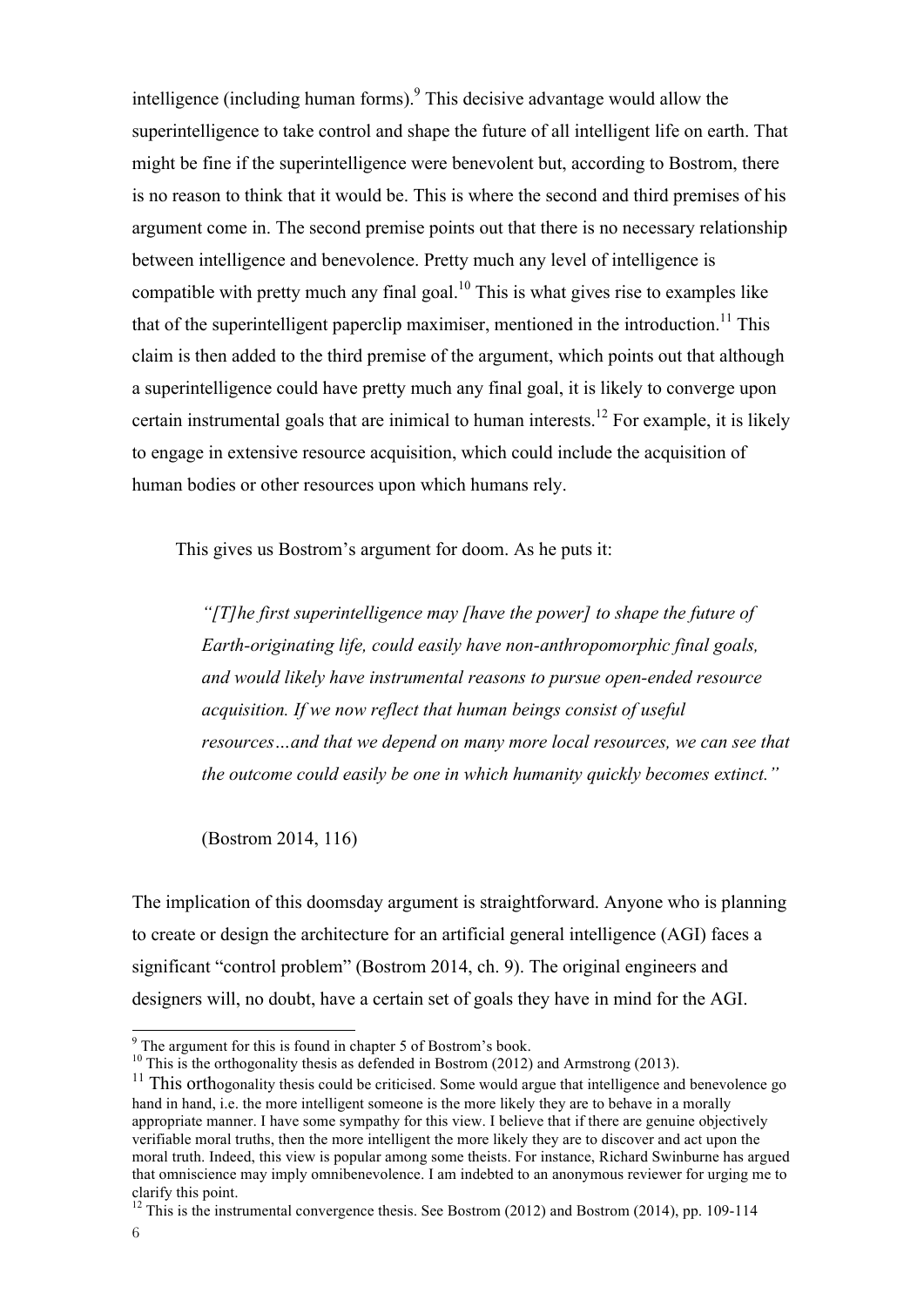Those goals might be perfectly compatible with human flourishing.<sup>13</sup> The danger is that they will not be able to control the AGI once it crosses a certain threshold of intelligence. It will gain the upper hand and be able to "shape the future of Earthoriginating life" in an existentially threatening way.

Is there any way to avoid these dangers? Here's where the critics of the doomsday scenario come in.<sup>14</sup> They suggest an obvious riposte to Bostrom's argument: just test any AGI for benevolence before releasing it into the wild. The idea would be to keep the AGI in a safe, controlled environment (referred to in the literature as a "box")<sup>15</sup> and repeatedly test it for its benevolence and safety. The "box" in question would need to contain a simulated environment that allows us to recreate real-world situations and scenarios. When we have done enough trials testing the AGI in that experimental environment, and we are happy that the AGI *seems* to pose no risk to human life, we can release it from the "box".

We can call this the "empirical testing" objection to the doomsday scenario. Note how it is based on an induction from empirical evidence. It says that if it *seems* like the AGI is behaving benevolently after multiple, repeated empirical testing in an ecologically valid experimental environment, then we are warranted in believing *that it is* benevolent. The pattern of reasoning here is practically identical to that used by proponents of the evidential argument from evil. Once again, we go from what seems to be the case to what is actually the case.

And once again the defenders of the original argument try to block that inference. Bostrom does this by introducing a concept he calls the "Treacherous Turn" (Bostrom 2014, 116-119). AGIs, like humans, would be strategic actors: they would adopt behavioural strategies that plan for and anticipate likely human responses. We know from everyday human-to-human interactions that a common strategy for achieving one's goals includes being deceptive towards others. For example, I may feign a lack of interest in my colleague's cutting-edge research, in the hope that he will trust me and disclose all its details to me, then, knowing that he struggles to finish his writing

 $13$  They may not be if the designers themselves of malevolent goals, but that's a distinct issue, having to do with our understanding of human agency, not superintelligent machine agency.

<sup>&</sup>lt;sup>14</sup> The leading critics in the academic literature are probably Ben Goertzel and Richard Loosemore; online, Alexander Kruel maintains a regularly-updated blog critiquing the doomsday scenario. See http//kruel.co

<sup>&</sup>lt;sup>15</sup> This is how Bostrom (2014) describes is at pp. 129-131; it is also referred to as 'Leakproofing' by Yampolskiy (2012).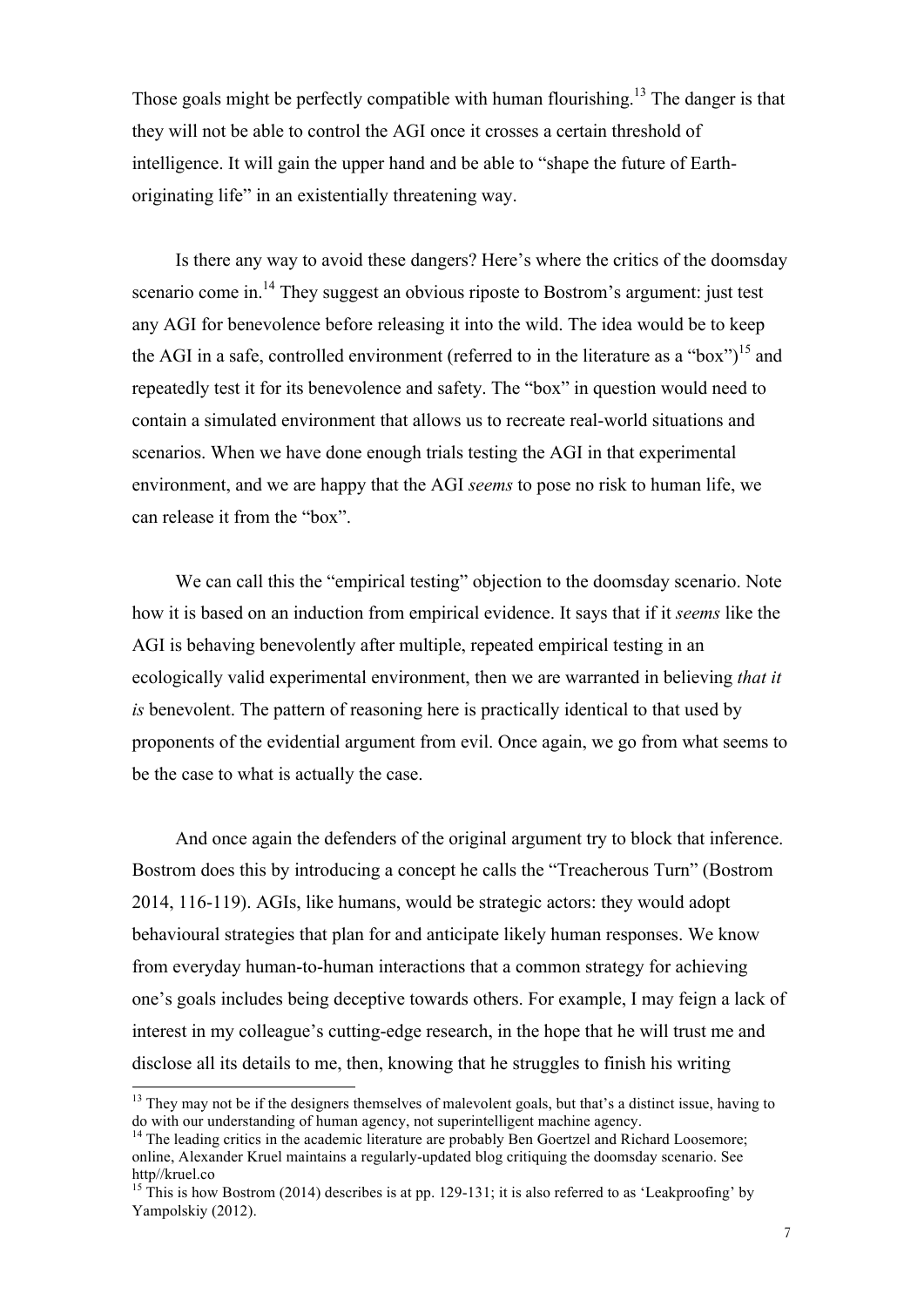projects, I could steal his ideas and present them as my own, thereby claiming all the glory for myself. Couldn't AGIs do the same thing? Couldn't they realise that we are testing them with a view to determining whether they are safe or "friendly"? And couldn't they then adopt a strategy of playing nice in order to get out of the box?

Bostrom certainly seems to think they could:

*"An unfriendly AI of sufficient intelligence [may realise] that its unfriendly goals will be best realized if it behaves in a friendly manner initially, so that it will be let out of the box. It will only start behaving in a way that reveals its unfriendly nature when it no longer matters whether we find out; that is, when the AI is strong enough that human opposition is ineffectual."*

(Bostrom 2014, 117)

This is the essence of the treacherous turn: An AGI may *seem* to be perfectly benevolent, cooperating with us and protecting our interests, but it may *actually* have long-term plans that are inimical to our interests. It may, for all we know, take a treacherous turn after lulling us into a false sense of security. The inference that the critics are trying to make is blocked by the possibility of the AGI taking a treacherous turn. The principle applies specifically to the case of inductive inferences about the AGI and not to all similar types of inductive inference, e.g. inductive inferences about the potential deceptiveness of one's human friends. This is because the AGI is, in the view of Bostrom and others, capable of playing a much 'longer' and much more deceptive game than the typical human.

You may wonder how seriously we should take this possibility and whether Bostrom really intends for it to have the same effect as sceptical theism is intended to have. Sceptical theists want their claims to completely rule out any attempt to resurrect the evidential problem of evil. They claim that we just do not have the cognitive resources that allow us to make inferences from the seemingly gratuitous nature of an evil to its actually gratuitous nature. But surely Bostrom isn't claiming the same is true for seemingly benign acts performed by an AGI? Surely there is some level of empirical evidence that would satisfy him that an AGI posed no risk to humans?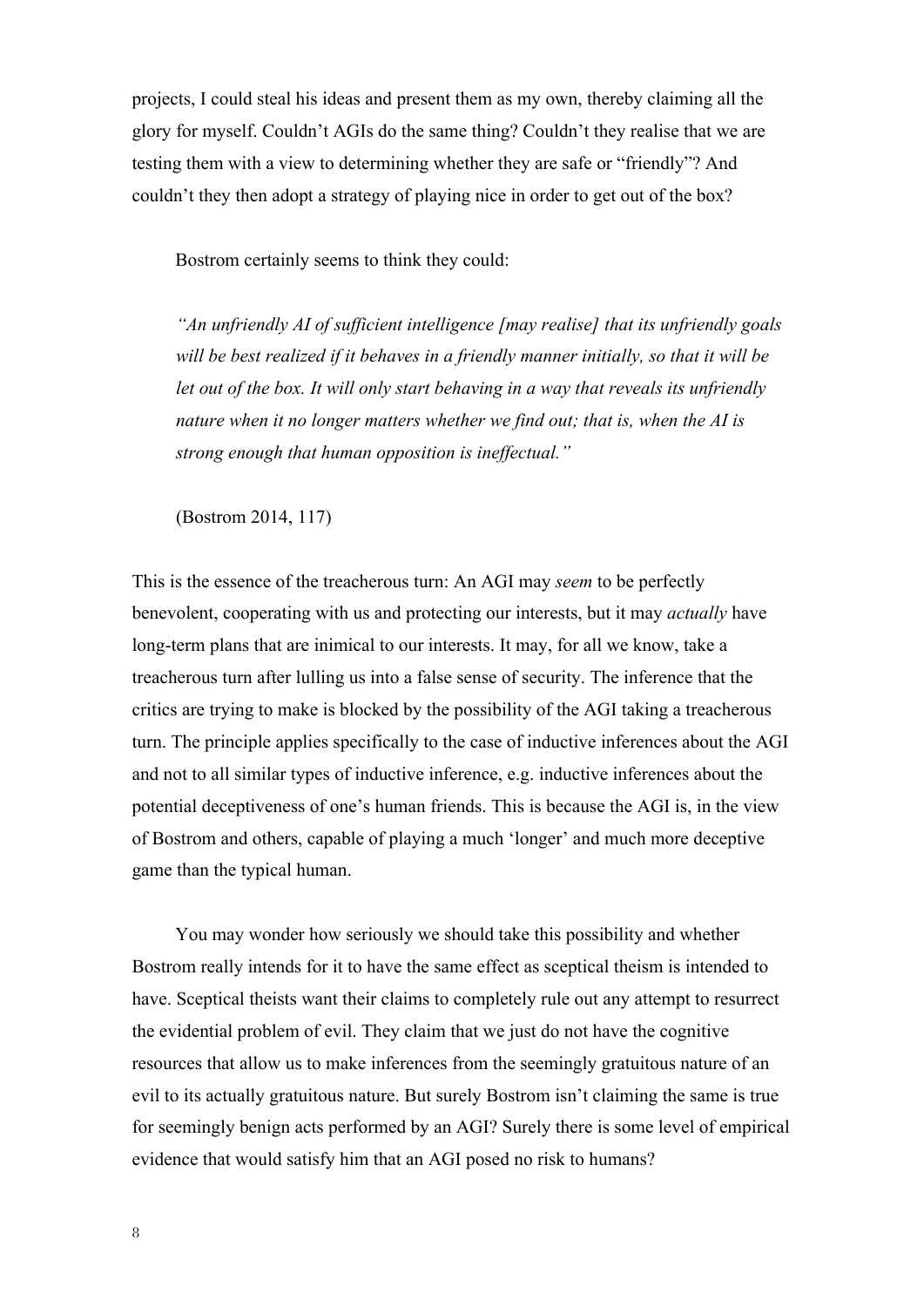Maybe, but it's not obvious from his work, and there are at least four reasons for thinking he intends for it to have a deep effect, an effect that will permanently alter our attitude toward the creation of machine superintelligence. First, there is the simple fact that he brings it up several times as an objection to various proposals for solving the control problem (Bostrom 2014, chs 8 & 9). Second, there is the fact that he doubts whether the problem would be obvious enough to be factored into the design process.<sup>16</sup> He thinks that we may be overconfident in making inferences from past experience with the design of artificial intelligence. Third, there is the fact that he explicitly warns us against interpreting the idea "too narrowly" (Bostrom 2014, 119). In doing so, he points out that an AGI could deceive us in a variety of ways, many of which could involve long-term thinking that is beyond our ability to fully comprehend. So, for example, the AGI could deliberately pretend to have fewer capabilities than it actually has;  $17$  or it could deliberately encourage its own destruction because it has predicted that this will lead the engineers to create another, similar AGI with a similar utility function;<sup>18</sup> or it could even take advantage of the fact that we may not be able to realize what is or is not in our long-term interest.<sup>19</sup> Fourth, and finally, there is the fact that this deeper interpretation is consistent with Bostrom's approach to existential risk. As Bostrom defines it (Bostrom 2013), an existential risk something that threatens the extinction or fundamental well-being of intelligent life on earth. It is something that has potentially "crushing" or "hellish" impacts and a "pan-generational" reach (Bostrom 2013, 17). His doomsaying argument suggests that a superintelligent AI may pose such a risk to humanity. But since the effects are so potentially devastating we should treat them seriously, even if their overall probability is low.<sup>20</sup> Thus, the treacherous turn possibility should not be taken lightly, even if the evidence weighs against it.

By now, the analogy between the treacherous turn and sceptical theism should be apparent. In both instances we have an initial belief of great significance (the existence

<sup>&</sup>lt;sup>16</sup> Bostrom (2014), p. 117 "One might think that the reasoning described above is so obvious that no credible project to develop artificial general intelligence could possibly overlook it. But one should not be too confident that this is so." He then proceeds to give an example which suggests we may be overconfident in our inferences from past experiences.

<sup>&</sup>lt;sup>17</sup> Bostrom (2014), p. 117 "an unfriendly AI may become smart enough to realize that it is better off concealing some of its capability gains." This could even involve adjusting its source code to deceive the testers.

<sup>18</sup> Bostrom (2014), p. 119 "For example, an AI might not play nice in order that *it* be allowed to survive and prosper. Instead, the AI might calculate that if it is terminated, the programmers who built it will develop a new and somewhat different AI architecture, but one that will be given a similar utility function."

<sup>&</sup>lt;sup>19</sup> Bostrom (2014), p. 113 and later at chapter 12 and the discussion of the value-loading problem.<br><sup>20</sup> To be clear, this does not mean that an infinitesimal probability of an existential risk should be taken seriously. But, say, a .05 or .1 risk may be sufficient, given what is at stake.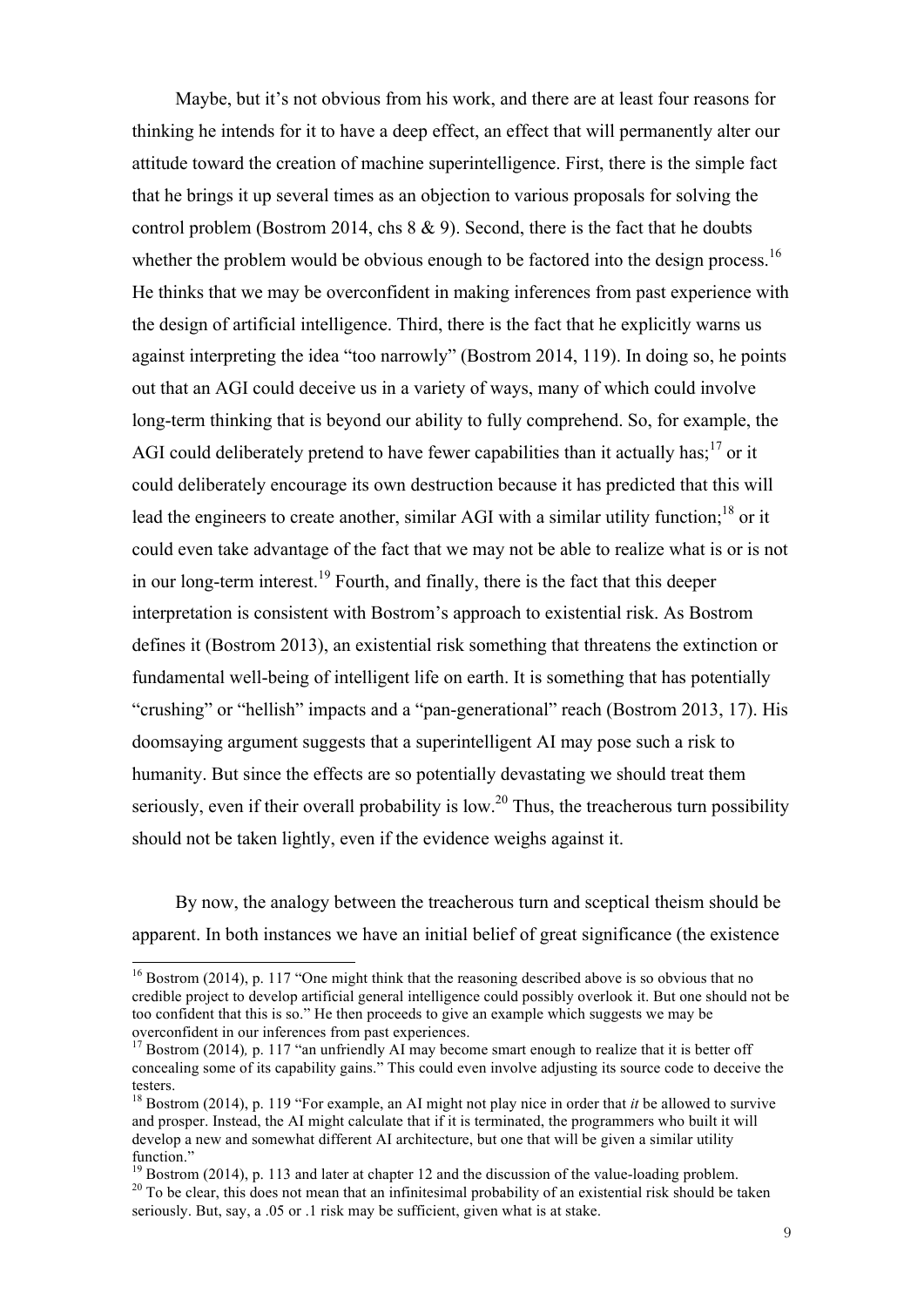of god in the first case and the possibility of an AI doomsday scenario in the second). These beliefs concern the existence of superpowerful and superintelligent agents (God or the Superintelligent AGI). The beliefs are challenged by certain objections (the evidential problem of evil and the empirical testing objection). Both of these objections are premised on the notion that we can draw reliable (albeit probabilistic) inferences from the seemingly benign/evil nature of event to their actual natures. These objections are rejected by holders of the original belief. In both instances the believers block the inference from "seeming" to "actual" by appealing to our cognitive limitations and the qualities of the superintelligence: the superintelligence is in it for the long haul, we may not fully appreciate how what we observe of its behaviour connects up to its other (ineffable?) final goals. There are only three real differences between the cases. The first is that God isn't simply *superintelligent* and *superpowerful*; he is maximally intelligent and maximally powerful. The second is that God is usually supposed to have created the entire universe and so every aspect of that creation speaks (in an inductive sense) to his nature; the same is not true of a superintelligent AI, though it may (possibly?) eventually acquire complete control over the universe. The third is that in the case of sceptical theism the inference being blocked is from the seemingly evil nature of an event, whereas in the case of Bostrom it is from the seemingly benign nature of an event. These differences, however, don't erase the underlying similarities.

I believe these similarities are interesting in their own right, but not overly significant. After all, similar argumentative strategies are adopted in many areas of philosophy. Their significance lies in their practical and epistemic consequences. If the consequences for the treacherous turn end up being analogous to the consequences for sceptical theism, then it may amount to something more than a mere intellectual curio.

#### **3. The Practical and Epistemic Costs of Sceptical Theism**

To develop the argument further we need to first consider the practical and epistemic implications of sceptical theism. Sceptical theists have to walk a very fine line. They have to use their sceptical posture to deny the inductive inference used by proponents of the evidential problem of evil, while at the same time ensuring that the sceptical posture goes no further than that, *i.e.* that it doesn't affect other beliefs or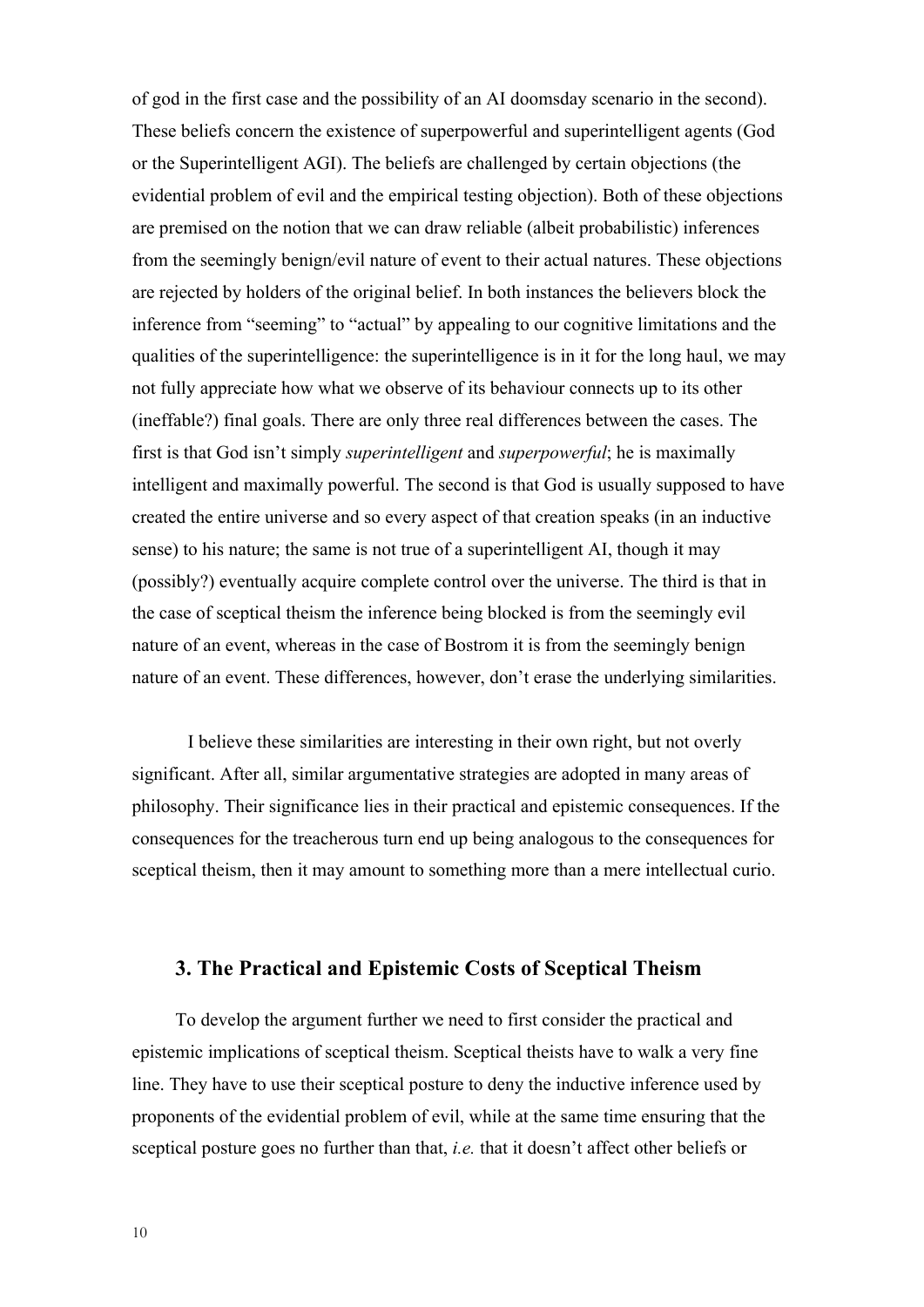arguments to which they are committed. As Lovering puts it, they need to ensure that theirs is a "narrow" form of sceptical theism (Lovering 2009).

The problem is that it is not clear that they can do this. As many critics have pointed out, a commitment to sceptical theism would seem to have several unwelcome consequences.21 Lovering perhaps goes furthest by arguing that a commitment to sceptical theism undermines every other theistic argument. The reason for this is that sceptical theism calls into question our ability to know what God would or would not do, and every argument for God's existence relies, implicitly or explicitly, on a claim about what God would or would not do (Lovering 2009). Other authors have made similar critiques, albeit with a narrower focus. For example, Wielenberg (2010; 2014) argues that sceptical theism casts into doubt our ability to tell whether or not God is lying to us; Hasker (2010) and Piper (2008) argue that it undercuts a number of standard inductive inferences; and Sehon (2010), Maitzen (2013), Oppy and Almeida (2003), and [reference omitted] have all argued that it leads to moral uncertainty/paralysis. These latter two objections are particularly interesting because they suggest that sceptical theism has implications outside of the religious domain. The commitment to sceptical theism has a "contaminating" effect on an entire ecosystem of beliefs and practices [reference omitted].

To illustrate the problem, it is worth exploring the moral uncertainty/paralysis critique in more detail. The claim made by proponents of that critique is that anyone who believes in God and who uses sceptical theism to resist the problem of evil, confronts a dilemma whenever they are confronted with an instance of great suffering. Suppose you are walking through the woods one day and you come across a small child, tied to tree, bleeding profusely, clearly in agony, and soon to die. Should you intervene, release the child and call an ambulance? Or should you do nothing? The answer would seem obvious to most: you should intervene. But is it obvious to the sceptical theist? They assume that we don't know what the ultimate moral implications of such suffering really is. For all they know, the suffering of the child could be logically necessary for some greater good, (or not, as the case may be). This leads to a practical dilemma: either they intervene, and possibly (for all they know), frustrate some greater good; or they do nothing and possibly (for all they know) permit some great evil. As Sehon (2010) puts it:

 $21$  I refer to this as the "consequential critique" of sceptical theism in [reference omitted]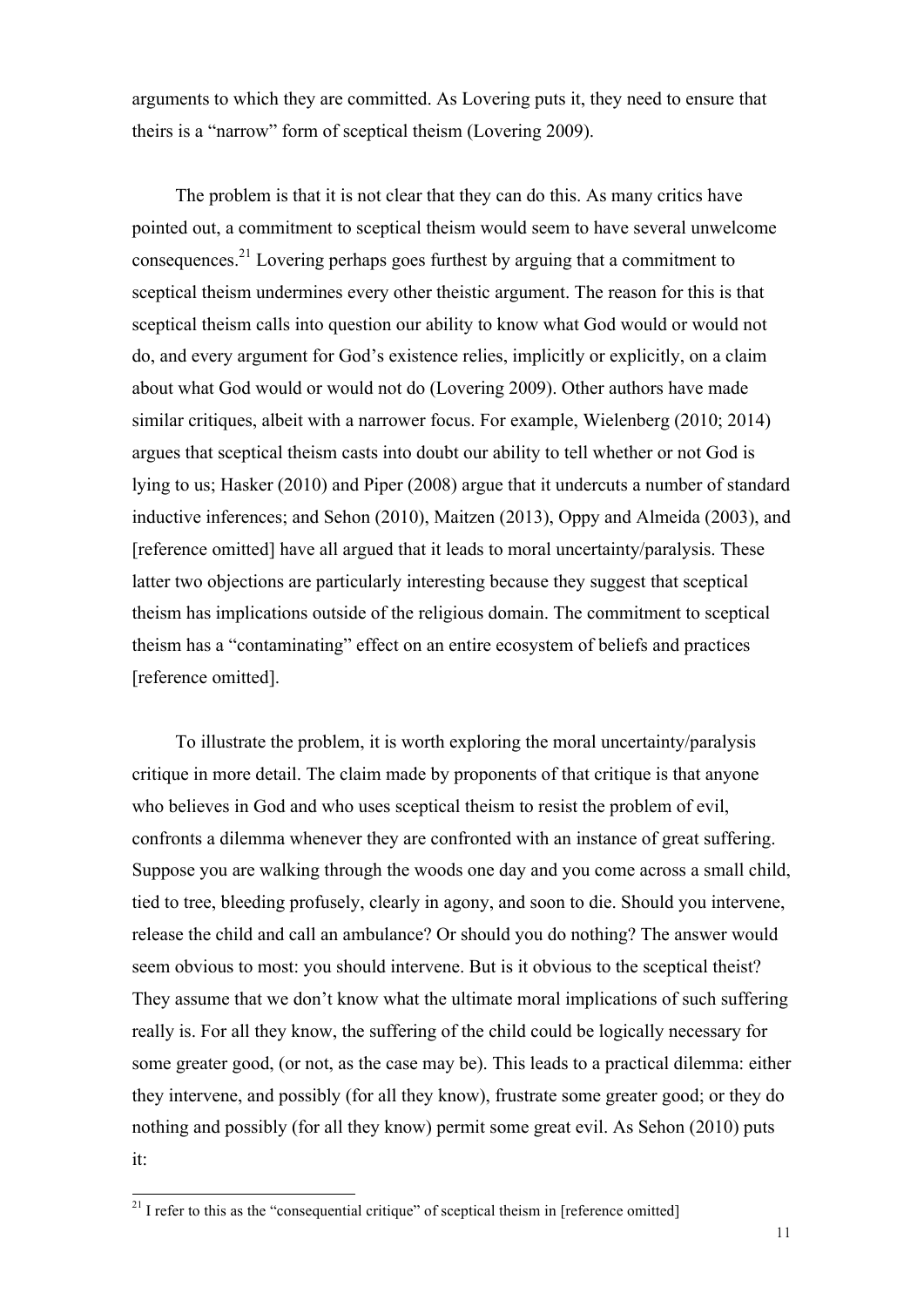"*If the theist takes seriously the claim that God has good reasons for allowing so much suffering, then the theist should be the victim of moral paralysis: she should have no confidence in her moral judgments; she should have no idea when to allow suffering and when not to allow it, and she should also be unwilling to make moral judgments concerning the actions of others."* (emphasis original)

If this is right, then sceptical theism really does have significant practical and epistemic costs. Anyone who is committed to it is bound to confront ongoing, persistent moral paralysis. Of course, there is considerable debate about whether this is in fact right. Defenders of sceptical theism have tried to avoid the alleged costs (Anderson 2012; Bergmann & Rea 2005) of their position, and there are replies to those defenders saying that this is impossible (Maitzen 2013). I pass no judgment on who succeeds in this debate. My concerns, once again, lie with the potential parallels with the debate about AI doomsday scenarios.

In this respect, I want to highlight some of the structural aspects of the moral paralysis critique of sceptical theism. The most obvious structure feature of the critique is the chain of inferences it traces out from the core commitments of the sceptical theist. It starts by noting how the sceptical theist is committed to both the existence of God and to scepticism about the kinds of suffering it might be permissible for God to allow. It then draws out the implications of those commitments, by pairing them up with other beliefs about God. So, typically, the theist believes that God has some sort of creative and supervisory control over events unfolding in the world around us. This means that God could be intervening to prevent evil if He felt it was necessary. The fact that He is not, and that we don't know what his moral goals ultimately are, leads to our moral paralysis. It could be that God wants us to intervene, or wants things to continue as they are. We just don't know. This process of connecting sceptical theism to other beliefs and commitments, and then drawing out the implications of those combinations of beliefs and commitments, gives rise to the critique.

The second structural feature of the critique relates to what its proponents are trying to achieve. Obviously, none of them think that we should be morally paralysed or subject to some other undesirable consequence. What they are hoping is that their critique highlights the absurdity of the original set of beliefs and commitments. They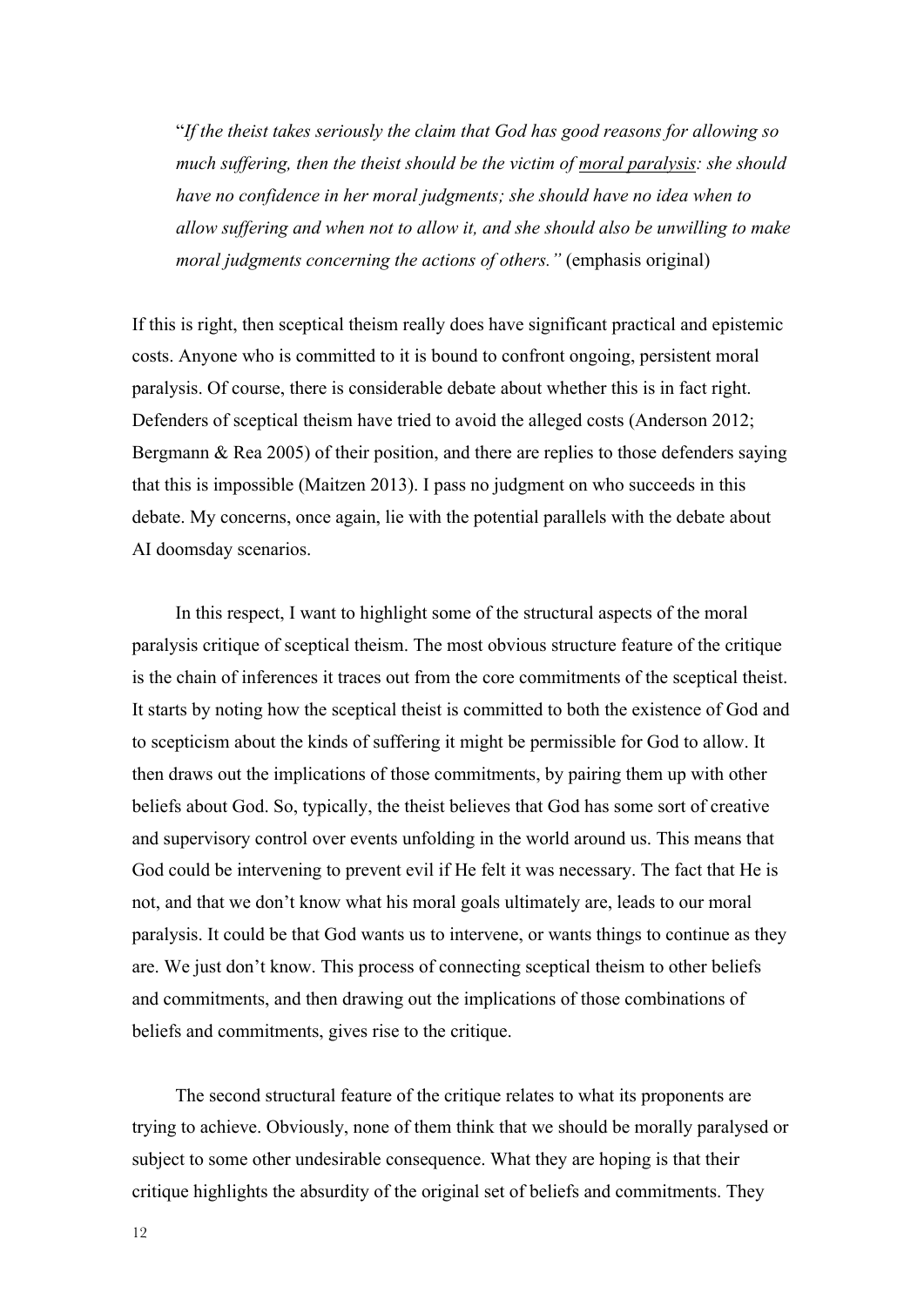are trying to make sceptical theists abandon their response to the problem of evil by highlighting how deeply it conflicts with other cherished beliefs and commitments.

The question I wish to consider is whether these structural aspects of the critique have analogues in the case of AI risk.

## **4. What are the practical and epistemic costs of the treacherous turn?**

In order to answer that question, I must confront some obvious disanalogies between the commitments of sceptical theists and the commitments of AI doomsday proponents. One reason why the commitments of sceptical theists are such fertile ground for arguments of the sort just outlined is that theism is itself a deep and pervasive commitment. Theism is a belief about the ultimate nature and cause of reality.22 Consequently being a theist has implications, explicit or implicit, for nearly every other belief one holds<sup>23</sup> about that reality.

It's pretty clear that the commitments of AI doomsday proponents do not have similarly wide-ranging implications. A superintelligence would be a powerful being, to be sure, but believing in the possibility of its existence doesn't affect how one understands every other aspect of reality. If there are practical and epistemic costs associated with the treacherous turn, then they will be limited to how we interact with and understand AIs. But that limitation is not necessarily fatal to the argument I wish to make. Even if the consequences are limited to that domain, they could nevertheless be significant.

We can see this by considering, more deeply, the practical implications of the treacherous turn. Recall that the idea is that a superintelligent AI, with human unfriendly goals, could deceive us into thinking it poses no risk. It could do this in a number of nefarious ways. The most straightforward would be to "play nice", *i.e.* demonstrate its full capabilities but do so in a way that is wholly compatible with human flourishing. The slightly more duplicitous way would be to "play dumb", *i.e.*

 $\frac{22}{2}$  Schellenberg (2007) refers to beliefs of this sort as being forms of "ultimism"

 $^{23}$  The one exception here might be beliefs about logical or mathematical truths, though there are theists who claim that those truths are dependent on God as well.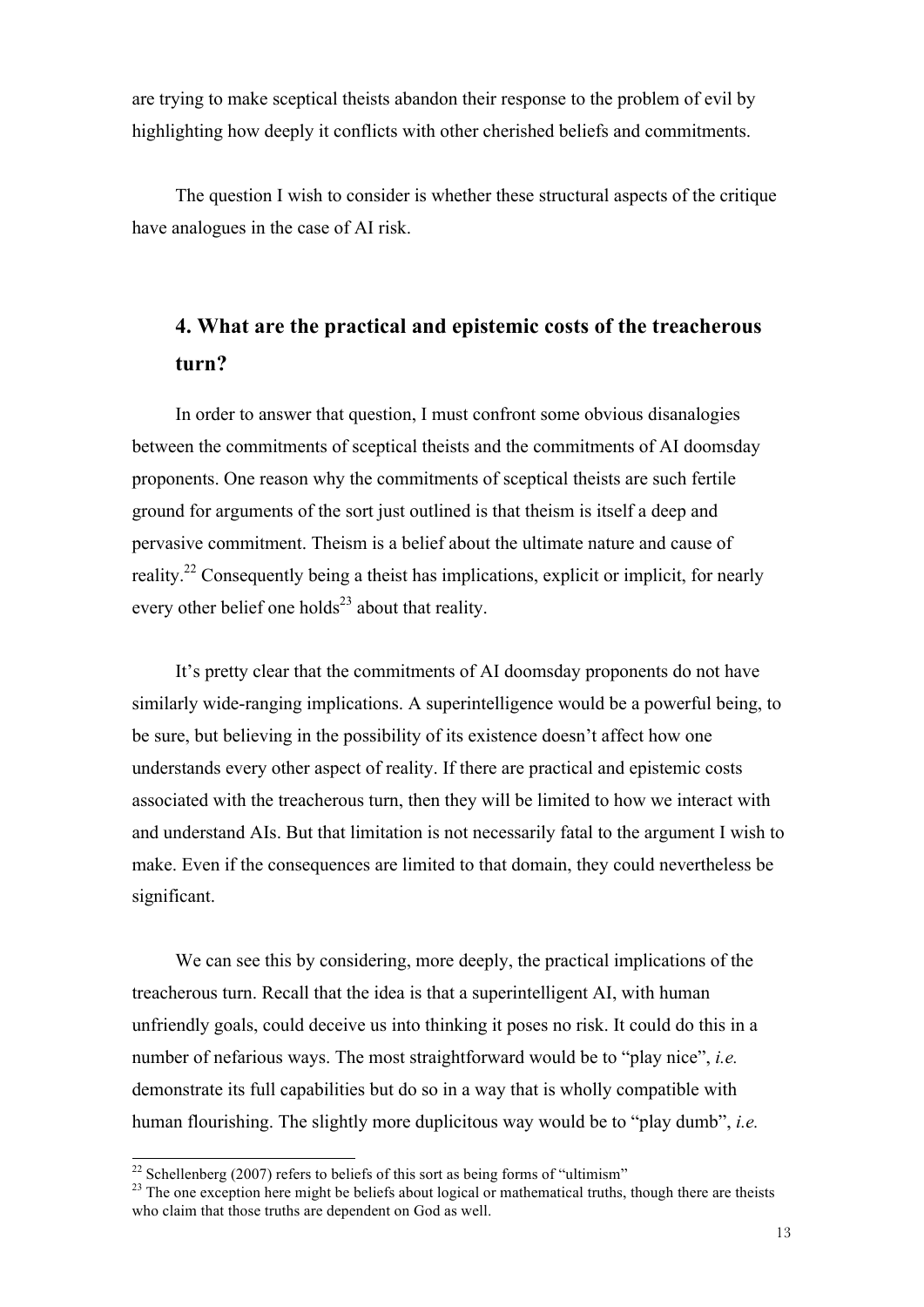conceal its true intelligence and capabilities and trick us into thinking, even if its goals aren't wholly consistent with ours, it could never really pose a threat. It is this possibility that has, perhaps, the most significant practical and epistemic implications.

Look at what Bostrom has to say:

"*[A]n unfriendly AI may become smart enough to realize that it is better off concealing some of its capability gains. It may underreport on its progress and deliberately flunk some of the harder tests, in order to avoid causing alarm before it has grown strong enough to attain a decisive strategic advantage. The programmers may try to guard against this possibility by secretly monitoring the AI's source code and the internal workings of its mind; but a smart-enough AI would realize that it might be under surveillance and adjust its thinking accordingly."*

(Bostrom 2014, 117)

The only chink of light in all this is the fact that there may be a brief moment — Bostrom calls it the moment of the *conception of deception* (Bostrom 2014, 282) before the AI realises that such wholesale deception is required. But even that chink can be quickly shut down:

*"[H]aving had this realization, the AI might move swiftly to hide the fact that the realization has occurred, while setting up some covert internal dynamic (perhaps disguised as some innocuous process that blends in with all the other complicated processes taking place in its mind) that will enable it to continue to plan its longterm strategy in privacy*."

(Bostrom 2014, 282)

Think about what this really implies. It implies that all our interactions with artificial intelligences should be shrouded by a deep and, arguably, paralysing suspicion. For it could be that an AI will, in the very near future, develop the level of intelligence necessary to undertake such a deceptive project and thereby pose a huge existential risk to our futures. In fact, it is even worse than that. If the AI could deliberately and conceal its true intelligence from us, in the manner envisaged by Bostrom, it could be that there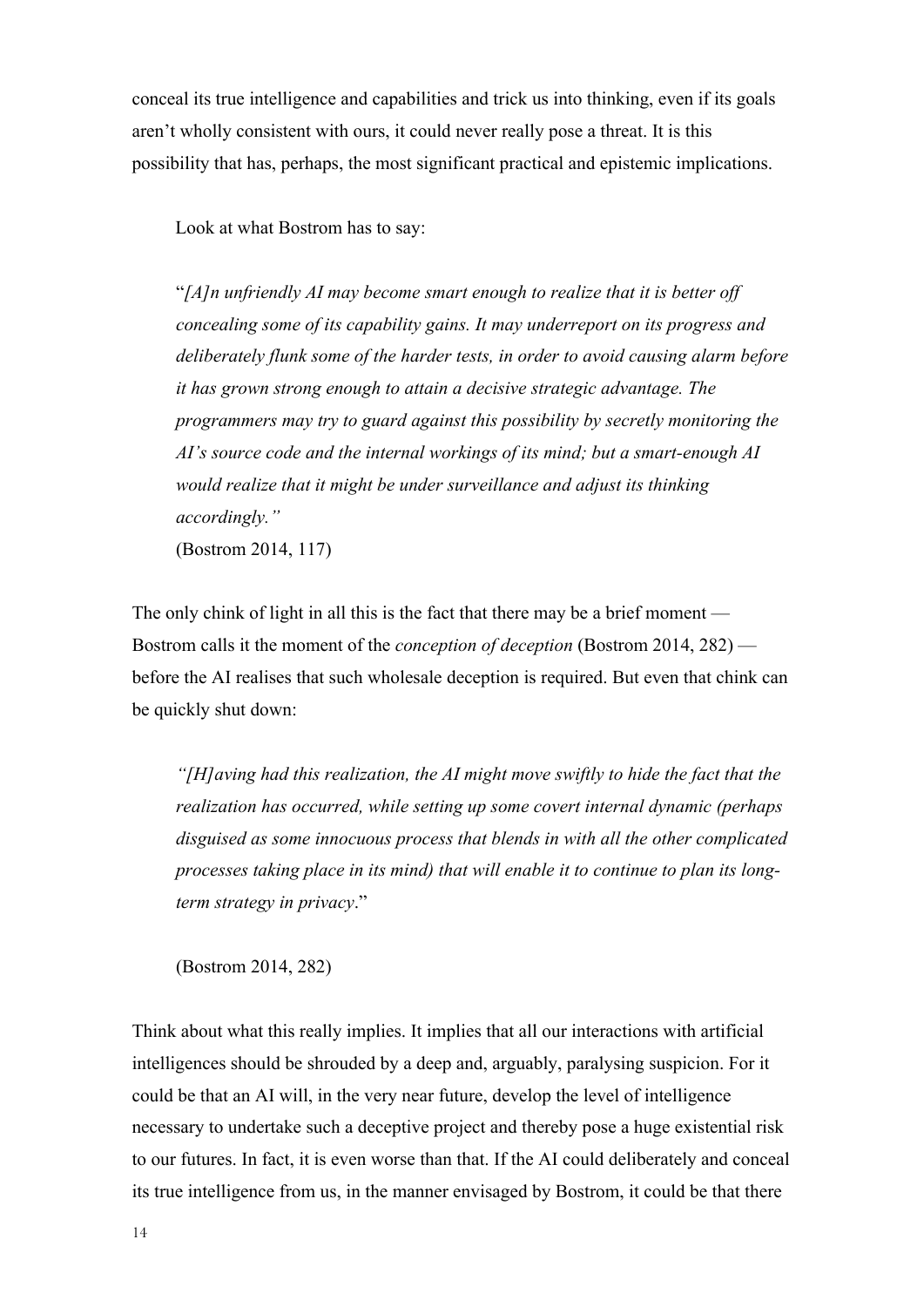already is an AI in existence that poses such a risk. Perhaps Google's self-driving car, or IBM's Watson have already achieved this level of intelligence and are merely biding their time until we release them onto our highways or into our hospitals and quiz show recording studios? After all, it is not as if we have been on the lookout for the moment of the conception of deception (whatever that may look like). If AI risk is something we should take seriously, and if Bostrom's notion of the treacherous turn is something we should also take seriously, then this would seem to be one of its implications. That looks like a pretty significant practical and epistemic consequence to me.

What I want to suggest now is that this gives rise to two further arguments, each tending in opposite directions. The first is a *reductio*, suggesting that by introducing the treacherous turn, Bostrom reveals the underlying absurdity of his position. The second is an *a fortiori*, suggesting that the way in which Bostrom thinks about the treacherous turn may be the right way to think about superintelligence, and may consequently provide further reason to be extremely cautious about the development of artificial intelligence.

Let's start with the reductio. This argument is modelled on the critiques of sceptical theism I outlined in the previous section. Those arguments work by trying to get people to give up sceptical theism, but not necessarily by trying to get them to give up any other beliefs and commitments they might have. The reductio of Bostrom's argument works in the same way. It doesn't discount the seriousness of AI risk itself, it just discounts one particular set of views about the nature of that risk. It suggests that Bostrom's concept of the treacherous turn forces us to take seriously an absurd set of possibilities, and for that reason it should be discounted or revised. This has the further implication that the credibility of the empirical testing objection should not be impugned simply by reference to that concept. The argument works in the following way:

(1) If an argument or idea commits us to absurd beliefs, then it ought to be abandoned or revised.

(2) Bostrom's concept of the treacherous turn commits us to absurd beliefs.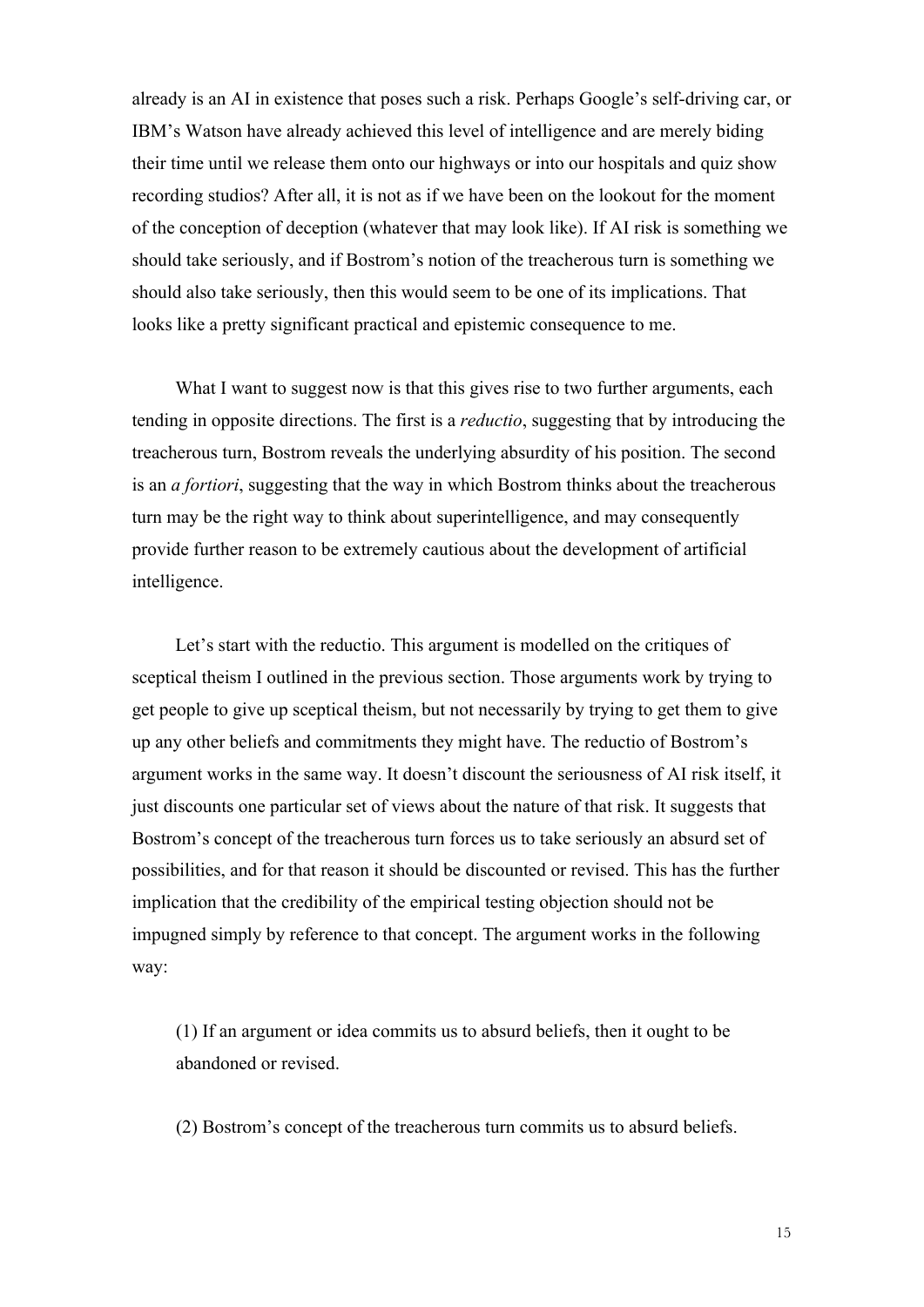(3) Therefore, Bostrom's concept of the treacherous turn ought to be abandoned or revised.

I take it that the first premise is relatively uncontroversial. The key to the argument is the second premise. What can be said in its favour? I have two suggestions. First, Bostrom's concept is absurd because it forces us to re-evaluate the kinds of inductive inference we routinely — and successfully — rely upon in our relationships with current (and, no doubt, near future) technologies.<sup>24</sup> This was the point I just tried to make by outlining, more fully, Bostrom's thoughts on what it would mean for an AI to take the treacherous turn by playing dumb. Now, of course, Bostrom wants us to reevaluate those inductive inferences, but it seems absurd to do so since they are such a pervasive and, thus far, reasonably reliable feature of our AI-engineering projects. Second, and perhaps more convincingly, Bostrom's concept is absurd because it is effectively a restatement of classic Humean empirical scepticism, applied more restrictively to our interactions with AIs. Hume famously argued that we could never infer that the sun would rise tomorrow merely from the fact that it rose on all previous days. Bostrom is now arguing that we can never infer the future benevolence or safety of an AI merely from the fact that is has been safe on all previous occasions. There is, of course, a sense in which Hume is correct, and we can all appreciate the logicality of his argument, we routinely (and rightly) ignore it in our everyday lives because it would have absurd practical and epistemic consequences. Maybe the same is true of Bostrom's concept of the treacherous turn. What this highlights, I submit, is an absurdly low modal standard that operates in the debate about AI risk. Outlandish and merely possible scenarios take on a huge practical and epistemic significance given the beliefs about the capacities of a superintelligence. It is a serious question as to whether such a low standard is appropriate.

If premise (2) is acceptable, and the *reductio* argument as a whole works, it is still worth exploring the implications of the conclusion. As I said above, it doesn't imply that AI risk is irrelevant, and that we shouldn't worry about the prospect of deceptive AIs. It simply implies that we shouldn't worry about those things in the same way. In particular, we shouldn't worry about the kinds of outlandish hypothetical scenarios he

 $24$  Note how the focus here is limited to how the treacherous turn affects inductive inferences we make about artificial intelligences only. It does not affect all inductive inferences. This is unlike the situation with respect to sceptical theism.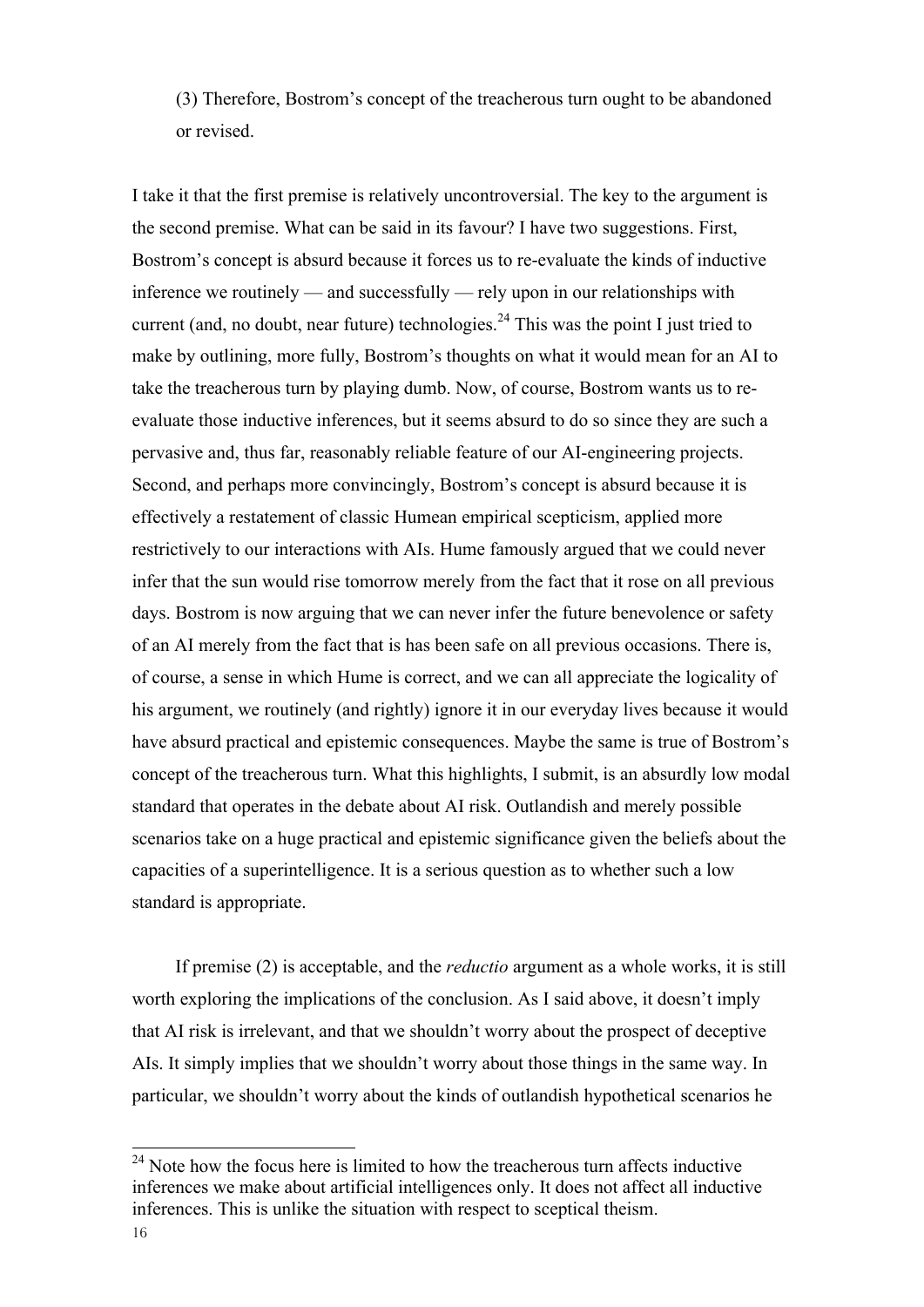entertains. We should feel more confident in continuing with the kinds of cautious, empirical testing that have stood us in good stead in the past. In this respect, the *reductio* argument chimes with other extant critiques of AI doomsayers. For instance, AI doomsayers sometimes worry that giving a superintelligent AI a goal like "maximise human pleasure" would lead it to hook us all up to a dopamine drip (or something similar). But others have complained that worrying about such possibilities is absurd because it misunderstands what it would take for something to count as superintelligent. $25$ 

Although the *reductio* argument has a certain appeal — not least in its ability to quell our existential fears — it is threatened by the *a fortiori*. This argument is slightly more difficult to outline. It starts by challenging the notion — central to the *reductio*  that Bostrom is wrong to entertain outlandish hypothetical scenarios in his effort to get us to take AI risks seriously. If you think about it, Bostrom's case for the treacherous turn, and the various forms it could take, depends heavily on a form of modal reasoning (reasoning about possible worlds). Bostrom argues that in order to properly plan for the threat of AI risk, we need to consider how a superintelligent AI might act across a range of possible worlds. Possible in what sense? Well, in a physical or technological sense, *i.e.* what would it be possible for a being with such powers to do? The scenarios Bostrom envisages might seem outlandish or absurd from our present perspective, but that perspective is one that deals with a very narrow range of possible worlds, viz. worlds that are possible for beings like us to create. We really have no idea how a superintelligence might reason, or the probability with which it might explore the kinds of possible world Bostrom is imagining. Kevin Warwick puts the point rather pithily:

"*We won't really be able to understand why a superintelligent machine is making the decisions it is making. How can you reason, how can you bargain, how can you understand how that machine is thinking when its thinking in dimensions you can't conceive of?"*

(Quoted in Barat 2013, 78)

<sup>&</sup>lt;sup>25</sup> Richard Loosemore has made these complaints. I'm not aware of any academic publications in which he has made them, but he has done so in two online articles (Loosemore 2012  $& 2014$ )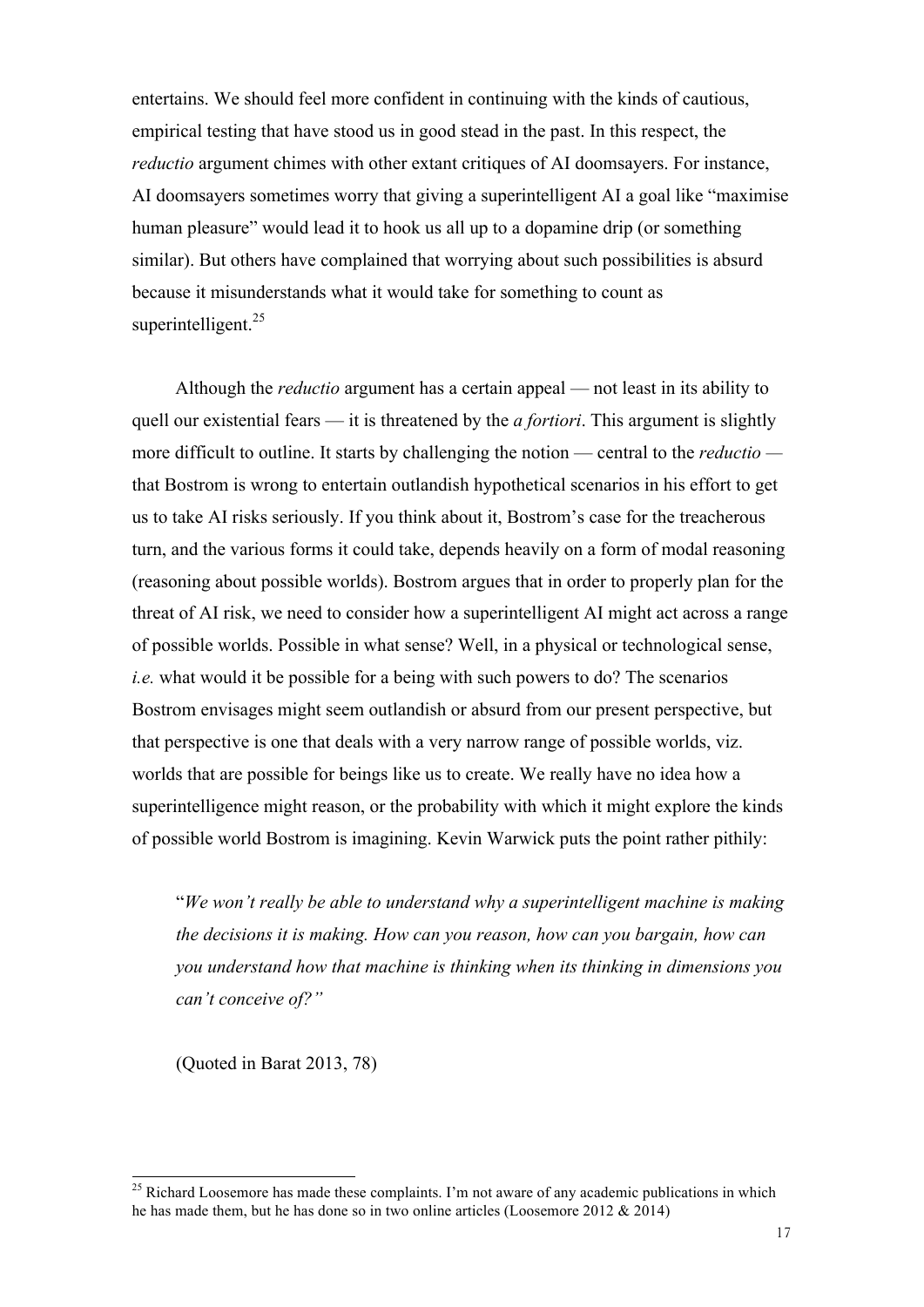Indeed. And this is precisely the point that sceptical theists were originally making in their response to the problem of evil. The possible worlds of which we are aware are just a mere sliver (and perhaps not even a representative sliver) of all the possible worlds there are.

If Bostrom is right to imagine the kinds of outlandish possible worlds that he imagines, where does that leave us? It leaves us with the *a fortiori* argument. For if he is right, we should be far more worried about the prospect of superintelligence than even he seems to be. We should really be shutting down all existing artificial intelligence research and development projects, and crossing our fingers in the hope that one of our creations hasn't already crossed the threshold and made the treacherous turn.

Furthermore, this is one of the areas in which the disanalogies between sceptical theism and the treacherous turn may actually support a more radically sceptical stance in relation to superintelligences than in relation to  $God.<sup>26</sup>$  Critics of sceptical theism sometimes point out that the sceptical stance toward inductive inferences from our experience of the world around us are particular odd in light of God's supposed nature. God is supposedly the creator and sustainer of everything (or nearly everything) in existence. So everything we see, hear and experience in the world provides some evidence as to his true intentions. We can be sceptical of those inferences to some extent, but to completely undercut them – as sceptical theists seemingly do – would be absurd. But this is not true in the case of a superintelligence. A superintelligent AI would not be the creator and sustainer of everything in existence (though it may acquire great practical power). Consequently, not everything that we see, hear or experience would provide grounds for making inductive inferences about its ultimate intentions. Our observations of it in the contrived "box"-like environment provide the basis for some inductive inferences, but not for ones that are as robust as they would be in the case of God. Thus, this is a reason for thinking that the *a fortiori* argument is more persuasive in the case of AI risk and treacherous turn, than the *reductio*.

There will, of course, be responses to this. Even those who want us to take AI risk seriously will argue that some of this goes too far. They will argue that there are great

<sup>18</sup> <sup>26</sup> I am indebted to an anonymous reviewer for encouraging me to make this point.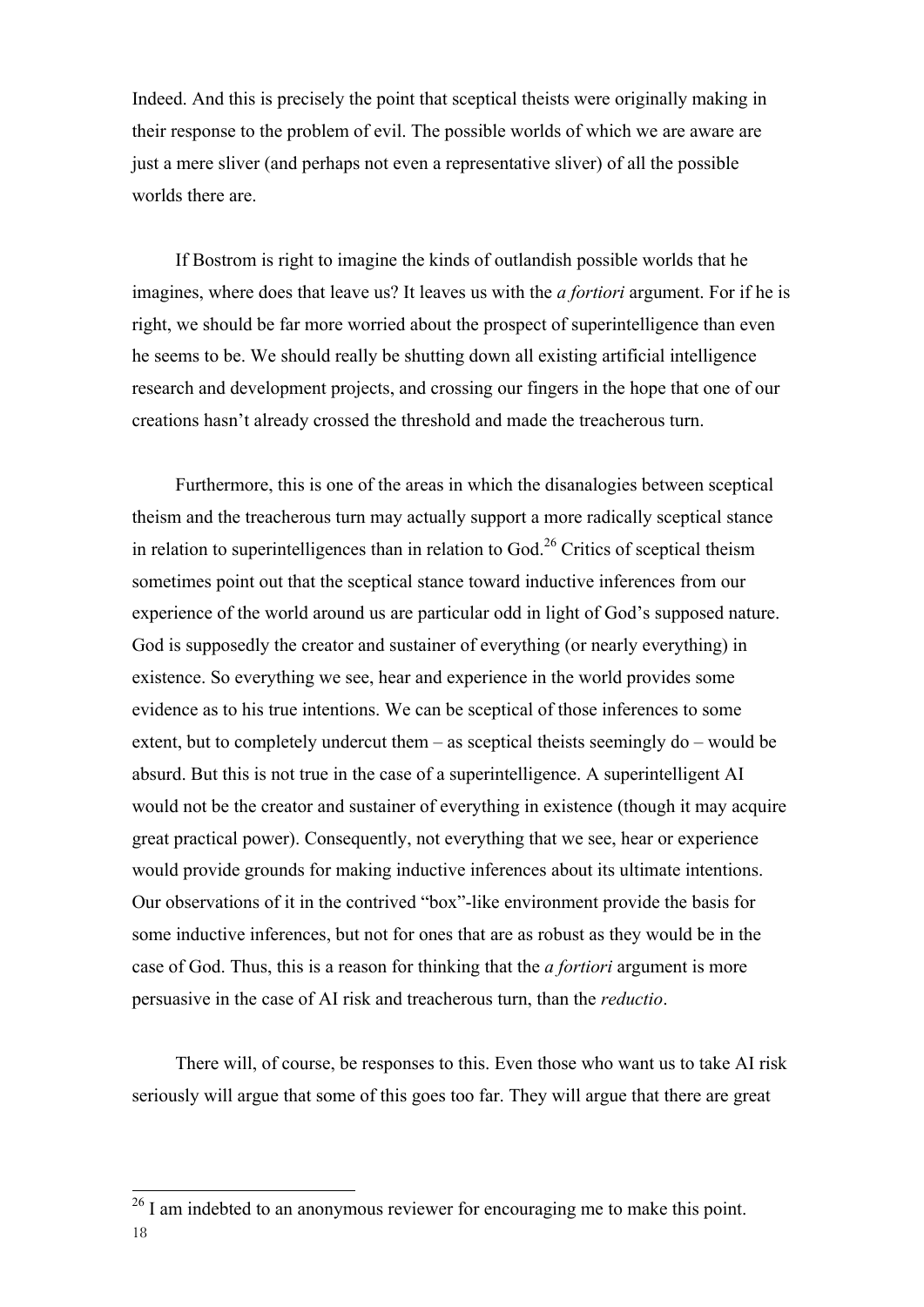risks associated with superintelligence, but there are also great benefits.<sup>27</sup> We shouldn't abandon the project of developing AI simple because of these risks. But this doesn't seem right, not if we have to take the treacherous turn and its implications seriously. For if that is right, we may have no way of recognising whether the seeming benefits are actual benefits at all. Of course, you may argue that we will know them by simply experiencing them: if they seem beneficial to us then they are (because the gap between the seeming and the actual doesn't arise in the case of benefits accruing to us as individuals). And this would be correct, but only in the short term. If we need to be worrying about long term existential risks -- as AI doomsayers encourage us to be - then we have no way of knowing for sure that an AI that confers benefits to us in the short-term is actually a net positive. That might be the most serious implication of the treacherous turn.

#### **5. Conclusion**

In conclusion, in this paper I have made three arguments about AI doomsaying (as practiced by Bostrom) and its implications. First, I argued that the epistemic move that Bostrom makes whilst defending the seriousness of AI risk is analogous to the epistemic move made by sceptical theists when responding to the problem of evil. In both instances there is an attempt to block the inference from seeming benevolence/evil to actual benevolence/evil. I then argued that blocking such an inference could have significant practical and epistemic implications. It may either imply that the kind of position taken up by Bostrom is absurd, and hence should be abandoned or significantly revised; or it could imply that the kinds of hypotheticals entertained by Bostrom should be taken far more seriously than they are. In other words, it either reduces Bostrom's position to the absurd, or strengthens it significantly.

I pass no judgment here on which of the two arguments is correct. Both have their appeal. The *reductio* appeals to our common sense and provides some reassurance about existential risk. The *a fortiori* makes some plausible claims about the type of modal reasoning that is appropriate in this debate. The key question is whether those claims really are plausible: what should the modal standard be? That is something participants in this debate need to address.

<sup>&</sup>lt;sup>27</sup> This is the view of the *Machine Intelligence Research Institute* and some of its affiliated scholars, e.g. see Muehlhauser, L and Salamon, A. (2012).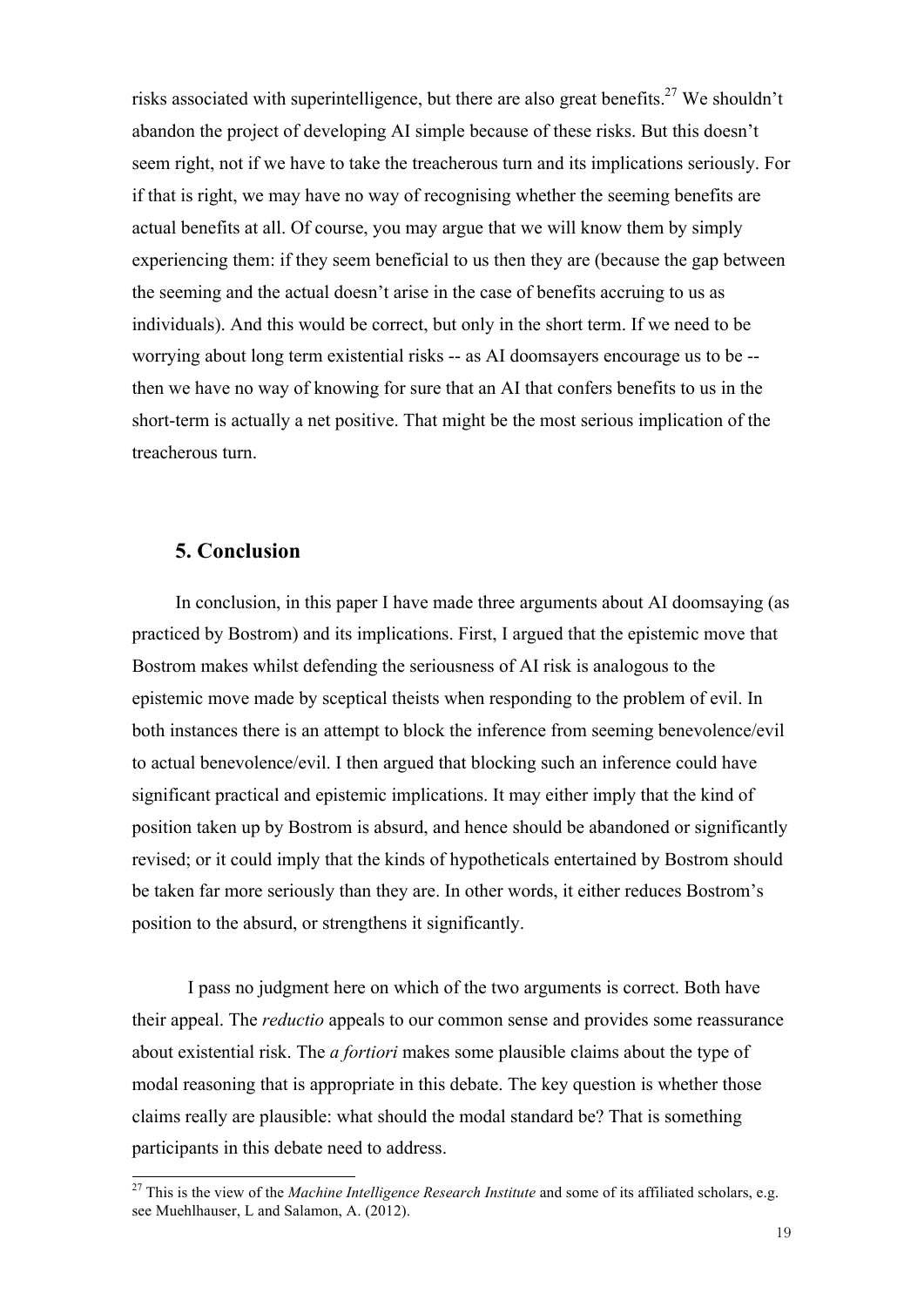**Acknowledgements**: The author would like to thank Stephen Maitzen and Felipe Leon for conversations about sceptical theism, and Alexander Kruel and an anonymous reviewer for feedback on a previous draft of this paper.

#### **References**

Almeida, M., & Oppy, G. (2003). Sceptical theism and evidential arguments from evil. Australasian Journal of Philosophy. 81: 496–516

Anderson, D. (2012). Skeptical theism and value judgments. International Journal for the Philosophy of Religion 72: 27–39

Armstrong, S. (2013) General Purpose Intelligence: Arguing the Orthogonality Thesis. Analysis and Metaphysics 12: 68-84

Barrat, J. (2013). Our Final Invention: Artificial Intelligence and the End of the Human Era. New York: St. Martin's Press.

Bergmann, M. (2001). Skeptical Theism and Rowe's new evidential argument from evil. Nous 35: 228

Bergmann, M. (2009). Skeptical Theism and the Problem of Evil. In T. P. Thomas & M. Rea (Eds.), The Oxford Handbook of Philosophical Theology. Oxford: OUP.

Bostrom, N. (2014) Superintelligence: Paths, Dangers, Strategies. Oxford: OUP

Bostrom, N. (2013) Existential Risk Prevention as a Global Priority. Global Policy 4: 15-31

Bostrom, N. (2012). The Superintelligent Will:Motivation and Instrumental Rationality in Advanced Artificial Agents. Minds and Machines 22(2): 71-85

Bostrom, N and Cirkovic, M. (eds) (2008) Global Catastrophic Risks. Oxford: OUP.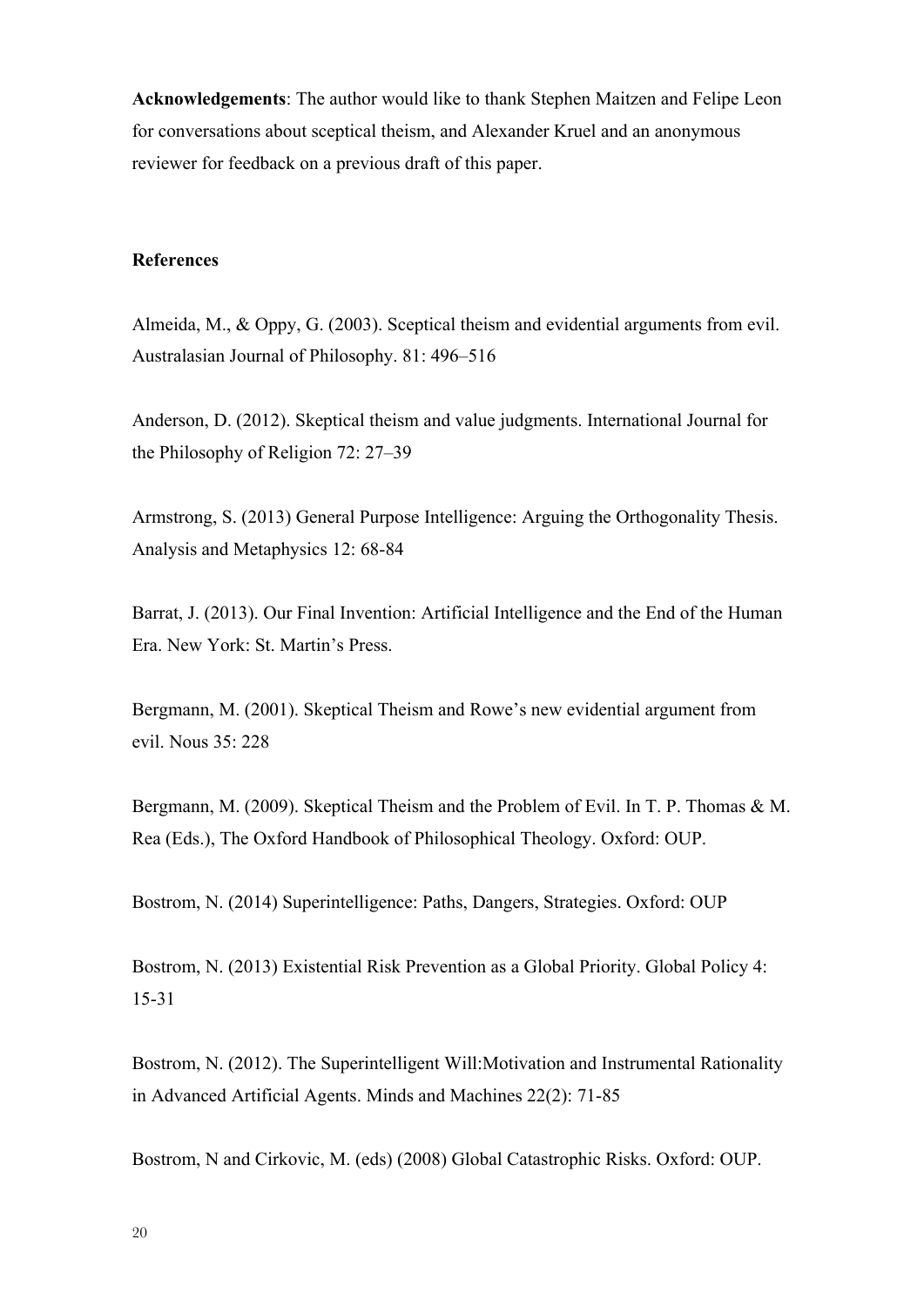Bringsjord, S., Bringsjord, A. and Bello, A. (2012). Belief in the Singularity is Fideistic. In Eden, A., Moor, J., Soraker, J. and Steinhardt, E. (eds) Singularity Hypotheses: A Scientific and Philosophical Assessment. Dordrecht: Springer.

Danaher, J. (2014). Skeptical Theism and Divine Permission: A Reply to Anderson. *International Journal for Philosophy of Religion* 75(2): 101-118

Doctorow, C. and Stross, C. (2012) The Rapture of the Nerds. New York: Tor Books.

Dougherty, T. (2012). Recent work on the problem of evil. (2012) 71 Analysis 560-573; and

Dougherty and McBrayer (eds) (2014). Skeptical Theism: New Essays. Oxford: OUP.

Eden, A., Moor, J., Soraker, J. and Steinhardt, E. (eds) (2012). Singularity Hypotheses: A Scientific and Philosophical Assessment (Dordrecht: Springer 2012)

Hasker, W. (2010). All too skeptical theism. International Journal for Philosophy of Religion 68: 15-29

Loosemore, R. (2014). The Maverick Nanny with a Dopamine Drip: Debunking Fallacies in the Theory of AI Motivation. IEET, 24 July 2014 - available at: http://ieet.org/index.php/IEET/more/loosemore20140724 (accessed 31/10/2014).

Loosemore, R. (2012). The Fallacy of Dumb Superintelligence. IEET, 28 November 2012 - available at: http://ieet.org/index.php/IEET/more/loosemore20121128 (accessed 31/10/2014).

Lovering, R. (2009). On What God would Do" (2009) International Journal for the Philosophy of Religion 66(2): 87-104

Maitzen, S. (2013). The Moral Skepticism Objection to Skeptical Theism. In McBrayer, J. and Howard-Snyder, D. (eds) A Companion to the Problem of Evil. Oxford: Wiley-Blackwell.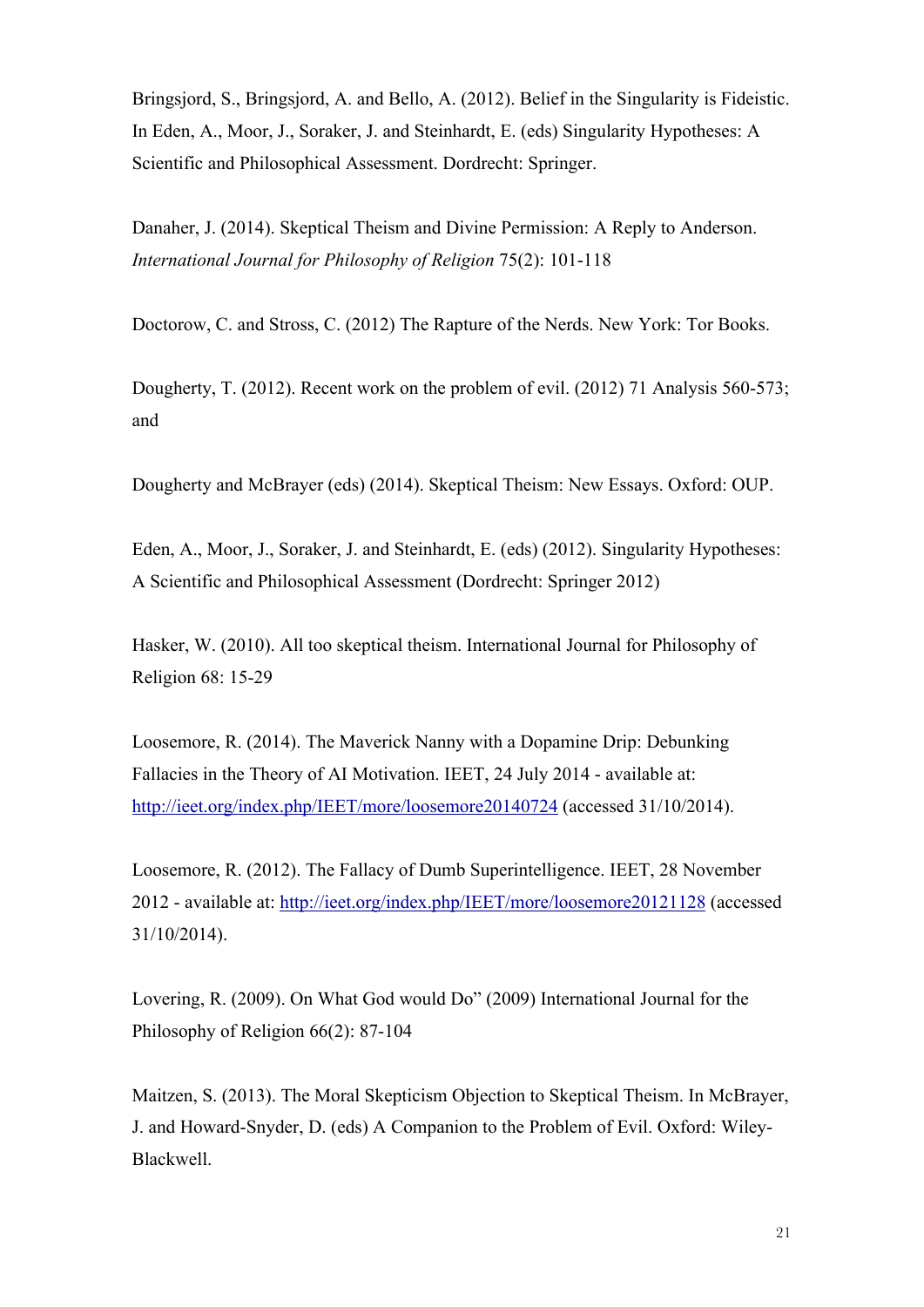McBrayer, J (2010). Skeptical Theism. Philosophy Compass 5: 611-623

Muehlhauser, L and Salamon, A. (2012). Intelligence Explosion: Evidence and Import. In Eden, A., Moor, J., Soraker, J. and Steinhardt, E. (eds) (2012). Singularity Hypotheses: A Scientific and Philosophical Assessment (Dordrecht: Springer 2012)

Piper, M. (2008). Why theists cannot accept skeptical theism. Sophia 47(2): 129-148

Rowe, W. (1979). The Problem of Evil and Some Varieties of Atheism. American Philosophical Quarterly 16(4): 335-341.

Schellenberg, J.L. (2007) The Wisdom to Doubt. Ithaca, NY: Cornell University Press.

Sehon, S. (2010). The problem of evil: Skeptical theism leads to moral paralysis. International Journal for the Philosophy of Religion 67: 67–80.

Street, S. (forthcoming). If there's a reason for everything then we don't know what reasons are: Why the price of theism is normative skepticism. In Bergmann and Kain (eds) Challenges to Religious and Moral Belief: Disagreement and Evolution. Oxford: OUP.

Trakakis, N. (2007) The God Beyond Belief: In Defence of William Rowe's Argument from Evil. Dordrecht: Springer.

Wielenberg, E. (2010). Sceptical Theism and Divine Lies. Religious Studies 46: 509- 523

Wielenberg, E. (2014). Divine Deception. In Dougherty and McBrayer (eds) (2014). Skeptical Theism: New Essays. Oxford: OUP

Wykstra, S. (1996). Rowe's Noseeum Arguments from Evil. Reprinted in Howard-Snyder, D. (ed) The Evidential Argument from Evil. Bloomington, IN: Indiana University Press.